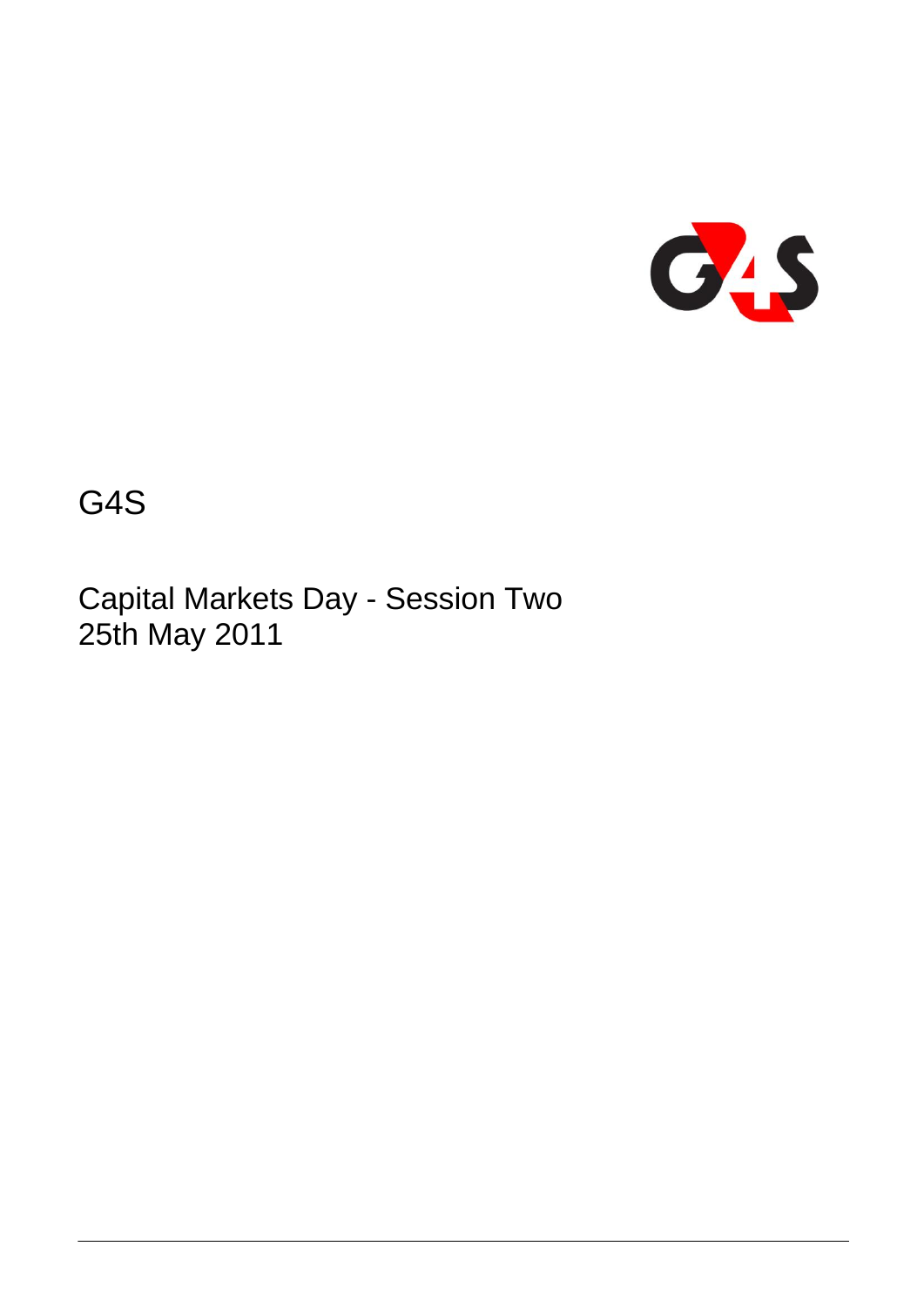Dan Ryan: Thanks; I hope that was a nice little pick me up after a coffee break. My presentation today is going to cover the huge growth opportunities facing G4S in the Asia and Middle East region. We're poised to experience about 14% growth per annum over the next several years. We will achieve this growth through a combination of geographic expansion, moving our maturing businesses to a solutions strategy and a few new growth opportunities.

> I'll also talk briefly on the situation in the Middle East, both from the perspective of our core businesses there as well as the situation around how we are responding to the crises we're all aware of. Finally I'll go into some detail about fantastic growth opportunities in the large current markets of India, Saudi Arabia, as well as our plans to seize the opportunities presented by the evolving deregulation in our business in China.

> Important in this slide summarising the global spending trends in security is the movement from about 22% in the combined Asia and Middle East spend in 2004, to roughly 32 or 33% through 2019. The G4S Asia Middle East region is prepared for this shift and will leverage from its existing strong base of businesses and powerful brand to capitalise on this growth.

> The region is divided into six sub regions. We run the Greater China region from Shanghai, the South East region from Kuala Lumpur, Pacific Rim from Melbourne, we split the Middle East between the Inner Gulf run out of Abu Dhabi and the Outer Gulf from Amman, Jordan and finally the South East Asia region from Delhi, India and the headquarters for the region is in Hong Kong. We're projecting double-digit growth for most of the countries in this portfolio but we're going to focus today primarily on India, China and Saudi Arabia.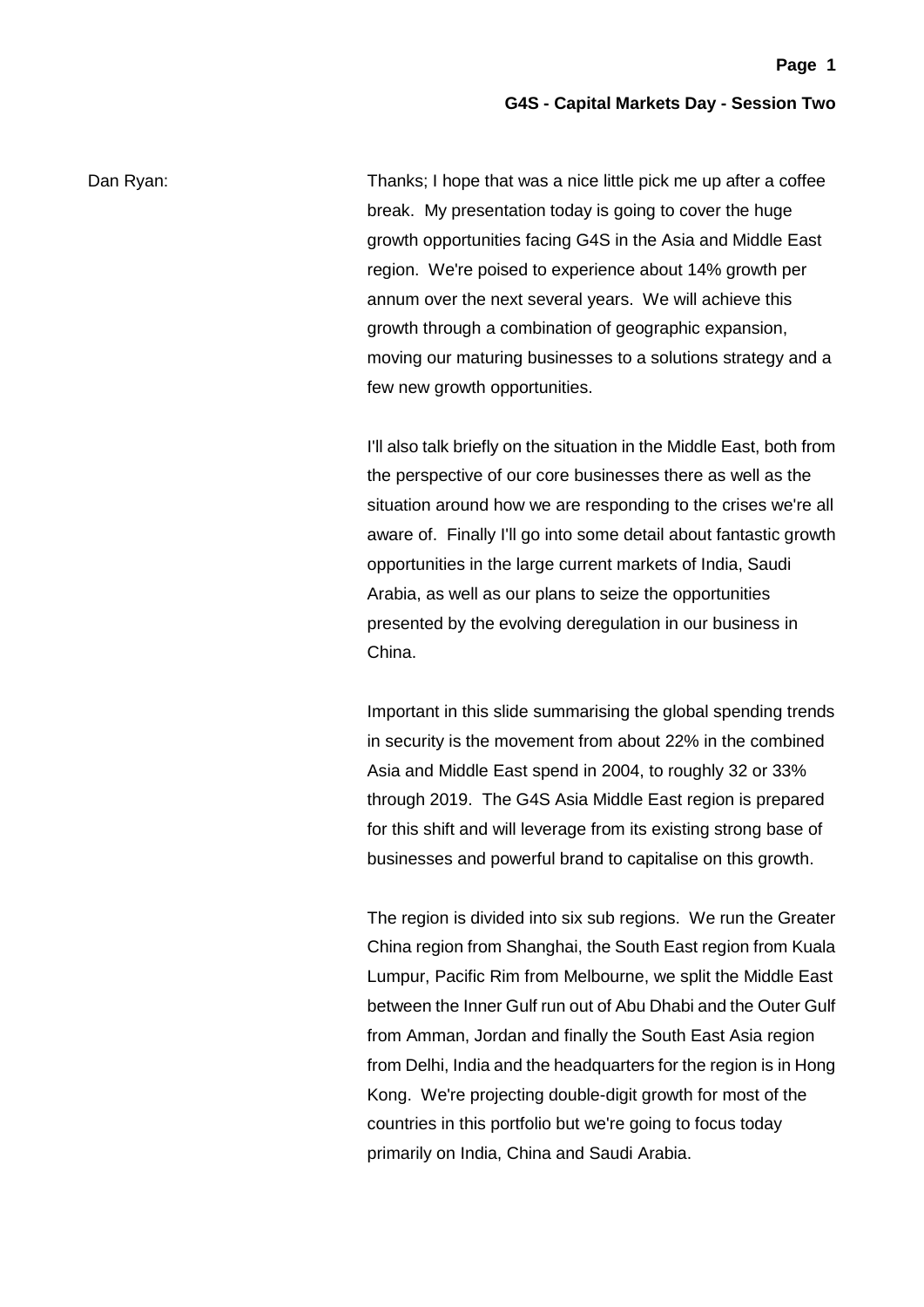The mix of our business in the region is - the total part of the portfolio of the Group is 1.2 billion and it's broken down into about 66% Manned Security, 16% Cash, 9% Care and Justice, and that's largely Australia, and finally 7% in security systems. Our goal over the three-year life of the business plan is to rebalance this portfolio somewhat and to grow customer relationships from single solution provisions to multi solutions, then security solutions and reducing the emphasis on manned security.

More specifically we will achieve significant growth in a few of our large markets with current products as well as new opportunities. We have a fantastic position in manned security and facilities management in India today. But we also have opportunities to better segment these products, address developing higher end requirements of some customers, price the business there differently and drive more profit.

We are a distant number six in our cash business in India today. We're quite clear, as you've heard today on our strategy, to be one or two in markets like this so we have some positioning decisions to make with regard to this business in India. Saudi Arabia likewise has great opportunity for us; we are a large player in the facilities business as well as cash. There are tremendous opportunities there and we are uniquely positioned to leverage our brand and to build share.

We have a decent care and justice business in Australia and plan to expand that while at the same time we need to better position our manned security product.

In China we have a small systems and facilities management business which we will continue to expand while simultaneously pursuing a licence in manned security and cash and/or partnering with a local company to get there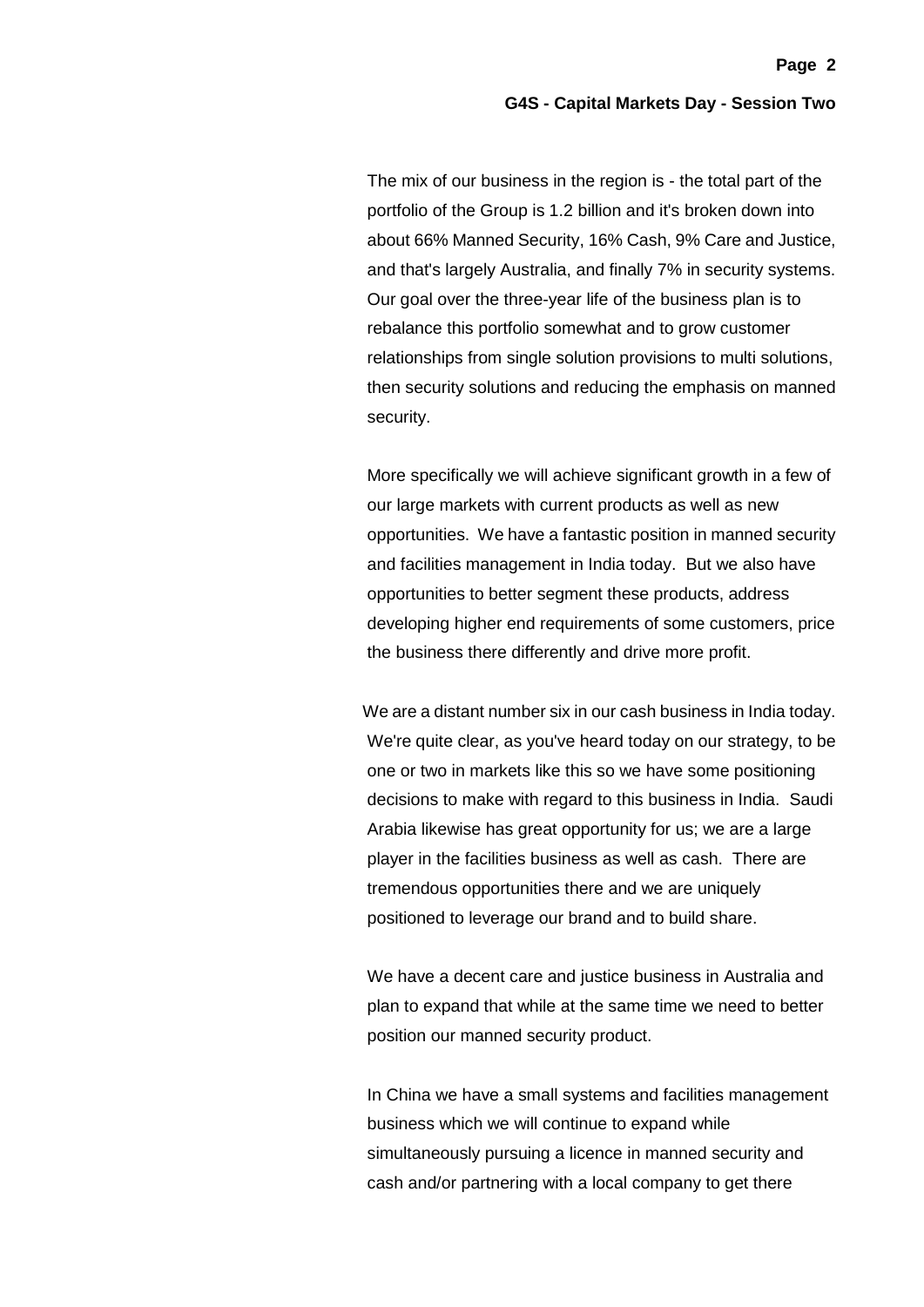sooner. And finally there are some unique regional specific businesses like anti piracy, which fit nicely with our - strategy in the region.

This slide summarises our double-digit growth trajectory expectations in China, India and Saudi Arabia. You can also see where G4S stands relative to the manned security sectors in India and Saudi as well as the cash and systems business in Saudi. Again despite the strong positions in market share we see continued upside for G4S in these markets.

Unlike the other regions you've hear from today, many countries in the Asia Middle East typically compete with strong local providers in our key product offerings. For example in China the Public Security Bureau and its affiliates are key providers of manned security. Similarly Saudi Arabia systems is dominated by local players.

As we all know several countries in the Middle East have experienced civil unrest. In addition a couple of our countries, Japan and New Zealand, have experienced wide scale natural disasters. Although we stand ready to react in these situations and indeed many of our businesses have seen revenue increases as a result of what has taken place, G4S believes that long term stable governments and disaster free geographies provide a more consistent and stable platform for our businesses.

As an example in Egypt G4S was able to support evacuation requirements of many existing and new multinational customers. We also evacuated the majority of tourists safely on behalf of the British Foreign Office. And in addition to seeing this incremental business in response to the unrest, we gained some new customers as a result of our ability to react.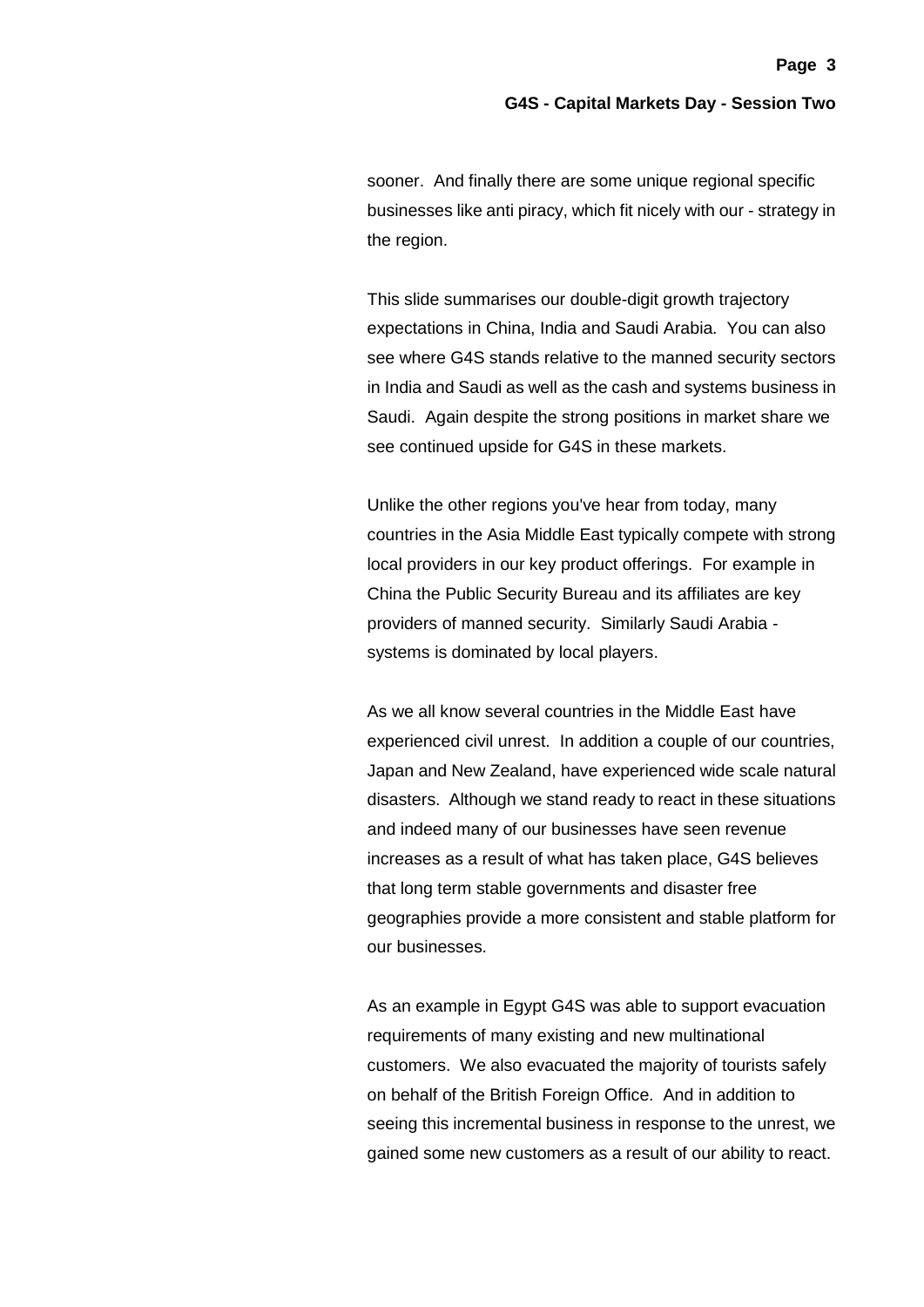Finally we now enjoy additional exposure to government heads of security and some powerful accolades from important global accounts. Here are a couple of comments from two of our Egypt based customers.

Similarly in Bahrain where the unrest was somewhat more protracted than we saw in Egypt, G4S also supported emergency evacuations as required by our customers. We evacuated some employees of multinational companies as well. Again we experienced some short-term gains, our manned security business orders increased dramatically but this was offset partially in Bahrain by some employee retention issues.

Security in Bahrain is largely supported by an ex-pat labour force, when the political upheaval spread some of our staff also opted to leave Bahrain and return home. We were able to manage this process and pull through for our customers. Again some comments from key accounts in Bahrain on the situation there.

Finally Saudi Arabia was somewhat different. The kingdom did not experience civil unrest like many of the other countries in the region. One mechanism to avoid this was a royal decree or one time two-month bonus to all local employees of companies in India with strong pressure for employers with foreign ex-pats to follow suit. This resulted in a £4 million one time hit for G4S in Saudi Arabia. Although difficult we remain confident that we're going to be able to recover this in the market.

So again while there are clearly going to be opportunities to benefit somewhat from these types of situations in the short term, our belief is long term, stable governments provide us with a better and more consistent platform for our businesses.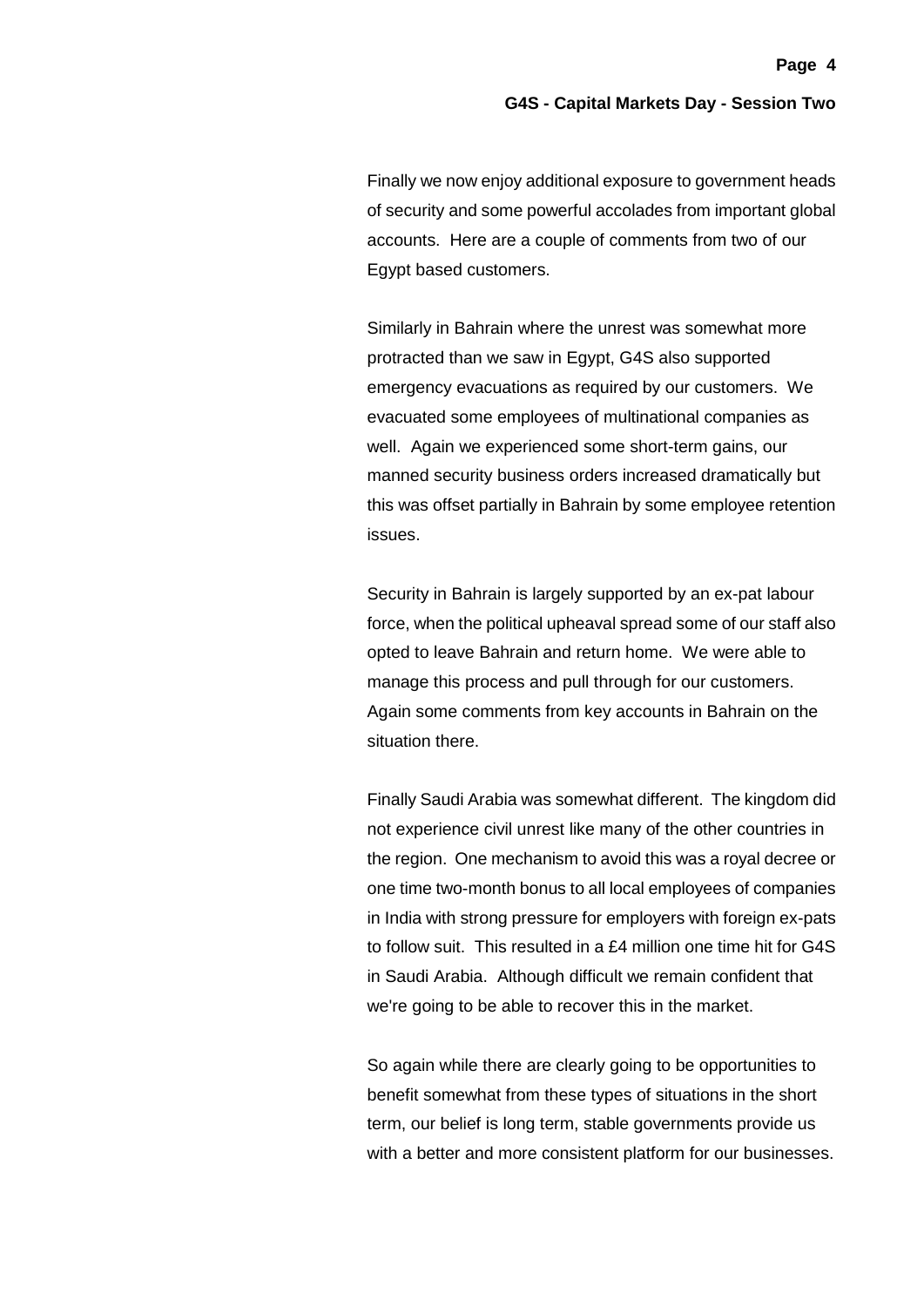So getting back to the three key markets. As you have seen Asia Middle East is made up of 37 countries, the list at the top of the presentation, and again all of these countries are projected to deliver double digit growth over the next couple of years.

In India specifically however we see opportunities for even more. We see the market as roughly in manned security of a £4 billion market, largely made up of 2.7 unorganised businesses, those are private in-house securities or non-security companies or non-compliant companies and the balance of roughly a billion in organised. And in that one billion G4S has 16% market share.

As you can see from these numbers G4S holds the dominant position. Despite this strong position however we see major opportunities in better segmenting this market, providing a tier product, pricing accordingly and delivering more profit to the bottom line.

In Saudi Arabia our facilities management business contributes nearly 15% of our total revenue. Again in Saudi we're competing largely with local players. We see a tremendous opportunity hear to leverage our brand further in the facilities management business as well as manned security and cash. The competitive landscape in the core businesses of G4S leaves significant opportunity in the Kingdom of Saudi Arabia.

China, a promising emerging market with easing regulatory licensing requirements, there is still room to go. G4S is quite small here - but we're focussing on several fronts to push our brand into the country. We have a small facilities business and a couple of systems businesses today. Our plan in China is to continue to push for a security licence while simultaneously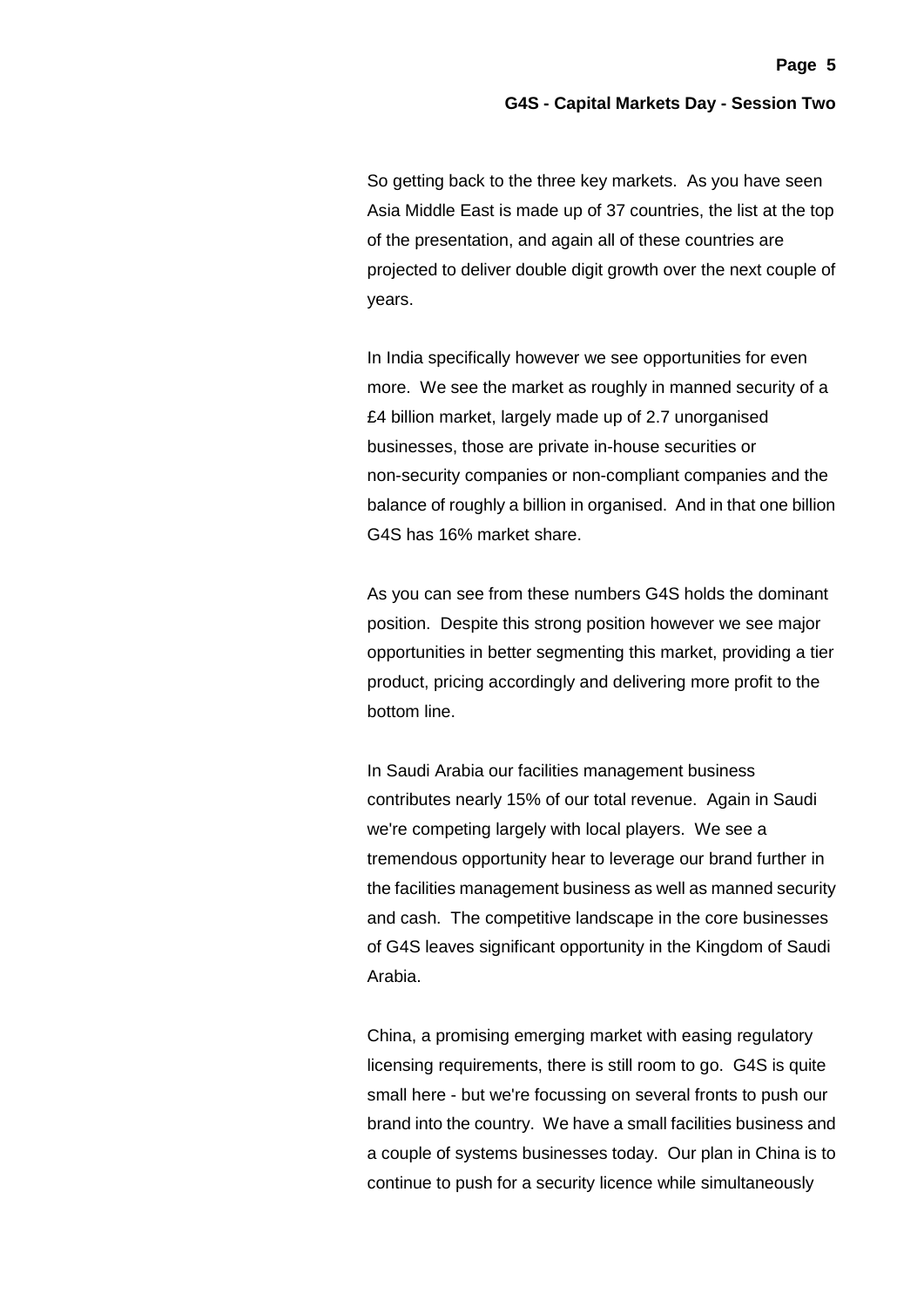looking at partnership opportunities and or acquisitions to access the manned security and cash sectors in the country. We will also look to expand our current systems and facilities management business.

Here's a look at the competitive landscape in manned security in China. You can see that this is completely dominated by government or former government affiliates. These are the types of companies we might look to partner with in advance of securing our own licence.

In the electronic security market you can see us positioned here, many foreign or JV players are in this space today, we have opportunities to grow, very small regulatory related issues in doing so, so we'll be looking to better position the G4S in systems in China.

So in summary you can expect double digit growth in the region, you can expect some acquisition opportunities in manned security, systems and facilities management. You'll see us underpin our current businesses with consistent HR and operating and management practices to fulfil this strategy.

And over to Grahame who will talk about the Americas region. Thanks.

Grahame Gibson: Morning everybody. Thank you Dan the new boy, started in September, I started in March 1983 so I guess that makes me the old boy. You'll be delighted to know we're going to kick off the introduction to the Americas with more PowerPoint relief.

Americas Video

Grahame Gibson: Good way to share and showcase some of our capabilities and scope across the Americas. This is the, back to PowerPoint;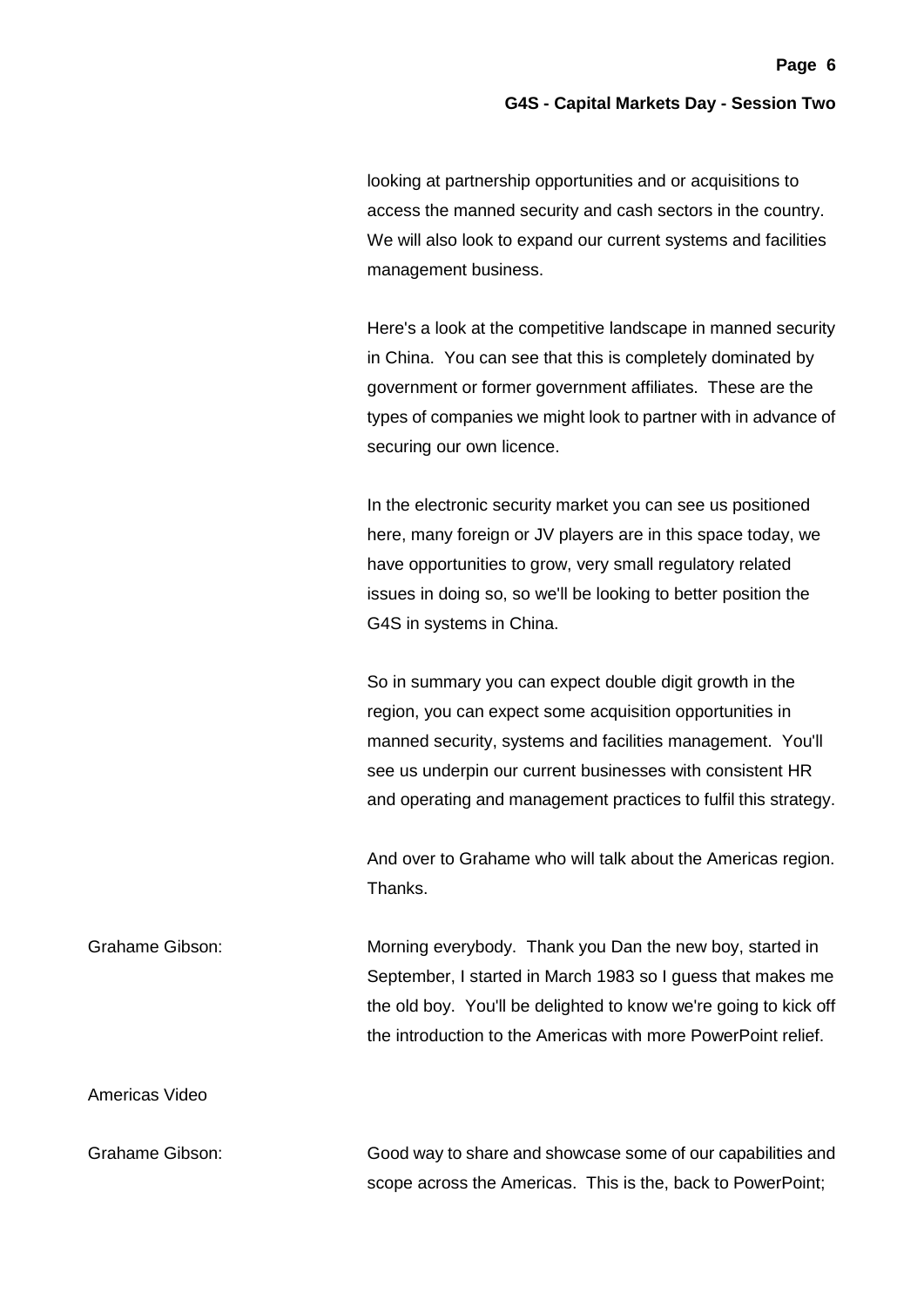this is the rest of the content of the Americas presentation, very similar content to the other regions so I won't dwell on that.

Back to the market, back to the Freedonia information that Nick presented earlier, this is the most recent Freedonia report on the security market. The US market forecast to grow low single digit over the period to 2019, whereas Latin America which is the most powerful thing here, expected to grow at 15% per annum. And if that happens it will be close to the size of the US market by 2019, I think that's quite remarkable. That is of course assuming that the big LAT AM countries avoid any major political or financial catastrophe which has happened historically.

In terms of market share both the US commercial and Latin American markets remain highly fragmented with many small local and regional players making up more than 50% of the market in each territory. To some extent this contributes to commoditisation of the markets but we are definitely seeing some early traction with our unified secured solutions strategy coming in.

Canadian market is also highly competitive with a core of commissionaire in a strong position from its preferred contractor status with the Federal Government. In the US government cleared sector we continue to be the largest provider of outsourced manned security services for the Federal Government. And I describe some of the market trends impacting government later in the presentation.

In the LATAM market we're third behind Prosegur and Brinks, both of whom have very strong positions within the cash services market in Brazil.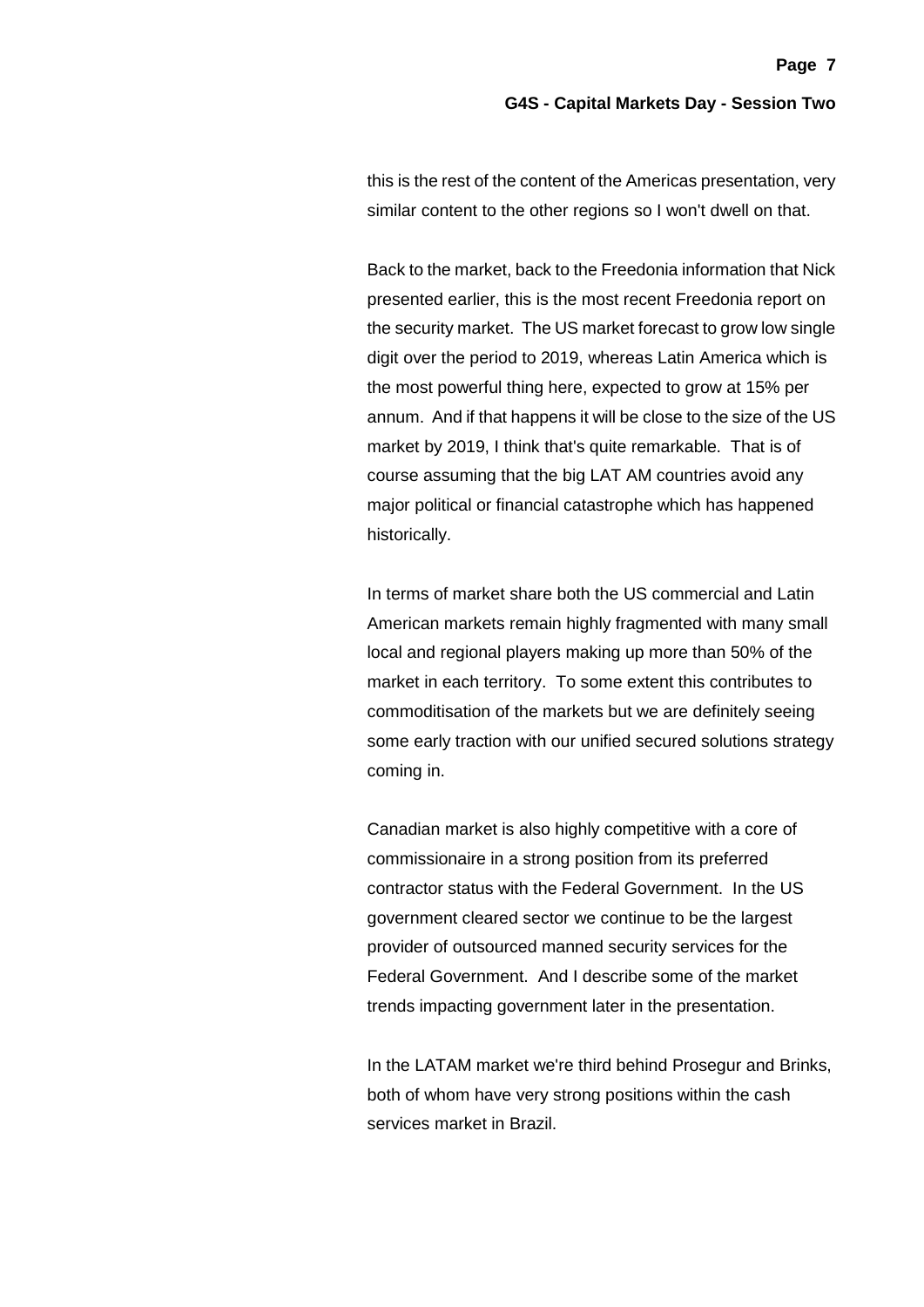We expect to see our North American business move from flat to organic growth of approximately 5% pre annum over the course of our business planning period, that's to 2013.

We are beginning to see recovery in some commercial sectors although it still remains challenging. Government stimulus funding is reducing but the government's attempting to manage that reduction in stimulus funding to coincide with a growing economic recovery. We do anticipate stimulus funding in certain areas such as critical national infrastructure to continue which is a good thing for us.

The mix of our businesses in North America are actually contributing to an improving margin with stronger growth coming out of technology and compliance and investigation businesses and we expect that to continue improving as the strategy plays out.

Our Latin American businesses are progressing well. We anticipate strong double-digit growth in almost every business unit. The recent acquisitions in Brazil have been integrated and we plan to grow further both organically and by additional acquisitions. We are committed to strengthen our strategic position in this region and become an increasingly prominent player.

Margin expectations in Latin America are also improving. This region has moved from being a loss making business to strong margin contribution during recent years, through focus and good management; and we now have a very strong base on which to develop further.

If we look at our mix of business, government remains our largest customer sector in North America. Much of this is delivered from a clear government solutions business but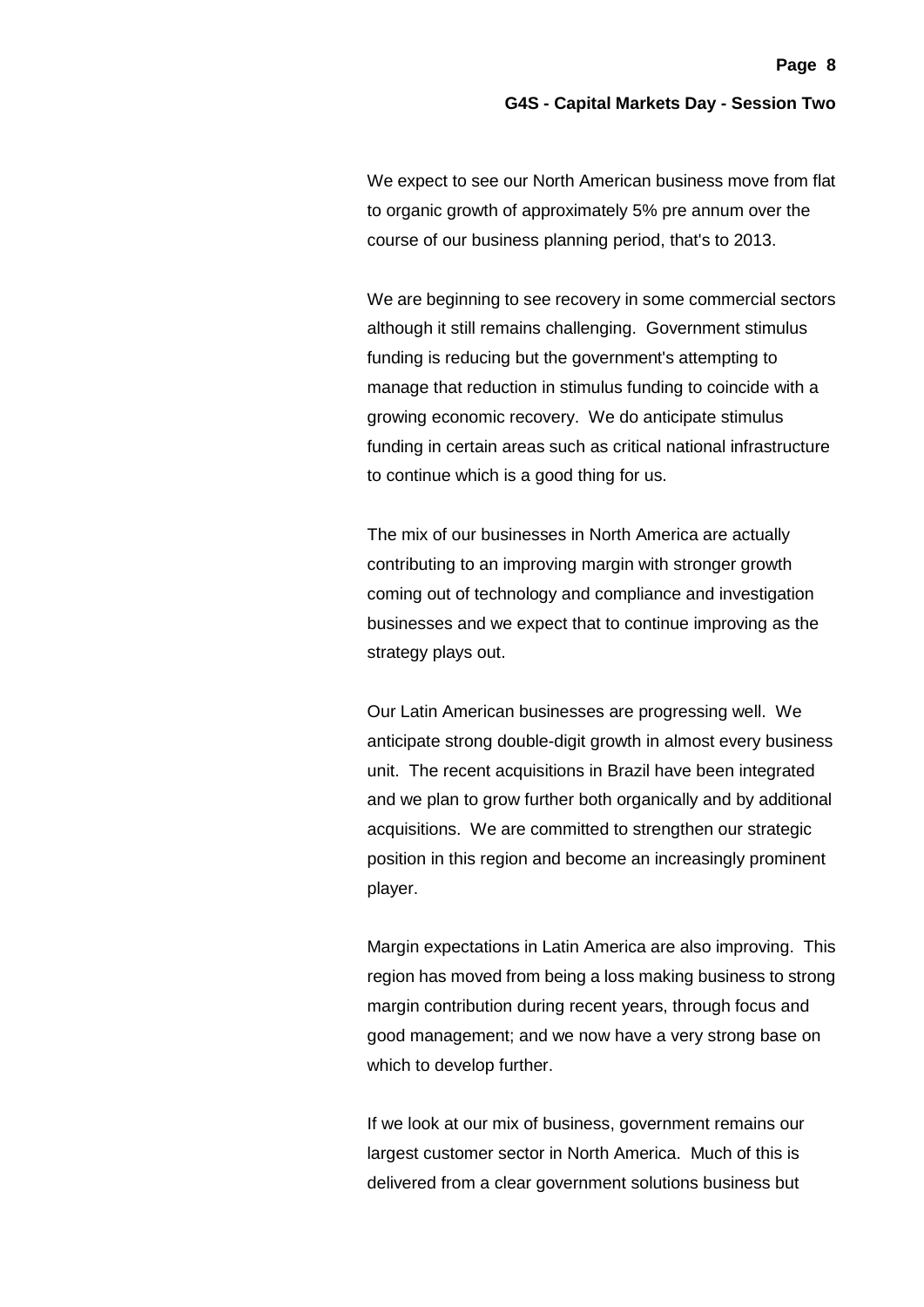**Page 9**

we're achieving additional growth with government from technology, compliance and investigations and also the uncleared security services at federal state and local level.

We expect our commercial security business to grow slightly ahead of industry forecast for the USA and Canada due to our sharp focus on organic growth as well as an increased mix of solutions contracts.

The technology business will continue to do well from government investment and critical national infrastructure, government credentialing like ID card systems and initiatives and access and egress control systems. We also have increased our technology capability within Latin America with the recent acquisitions in Brazil and Columbia and Argentina but the region remains predominantly commercial manned security focused. The small government sector work in Latin America is driven almost exclusively by embassy contracts not local government contracts.

Trends for government outsourcing demonstrate that while Federal contracting spend for our traditional services may be decreasing, the need for specialised solutions and IT, technology does remain strong, the government is still spending 2 dollars in every 1,000 on security and security related services.

Demand in this segment of the market is projected to increase at 3.5% per year, which is the lowest among all our markets. Budgets at all levels of government will be restrained following the unusual stimulus funding seen in 2009 and we've also seen a tendency for some Federal in-sourcing over recent years as well.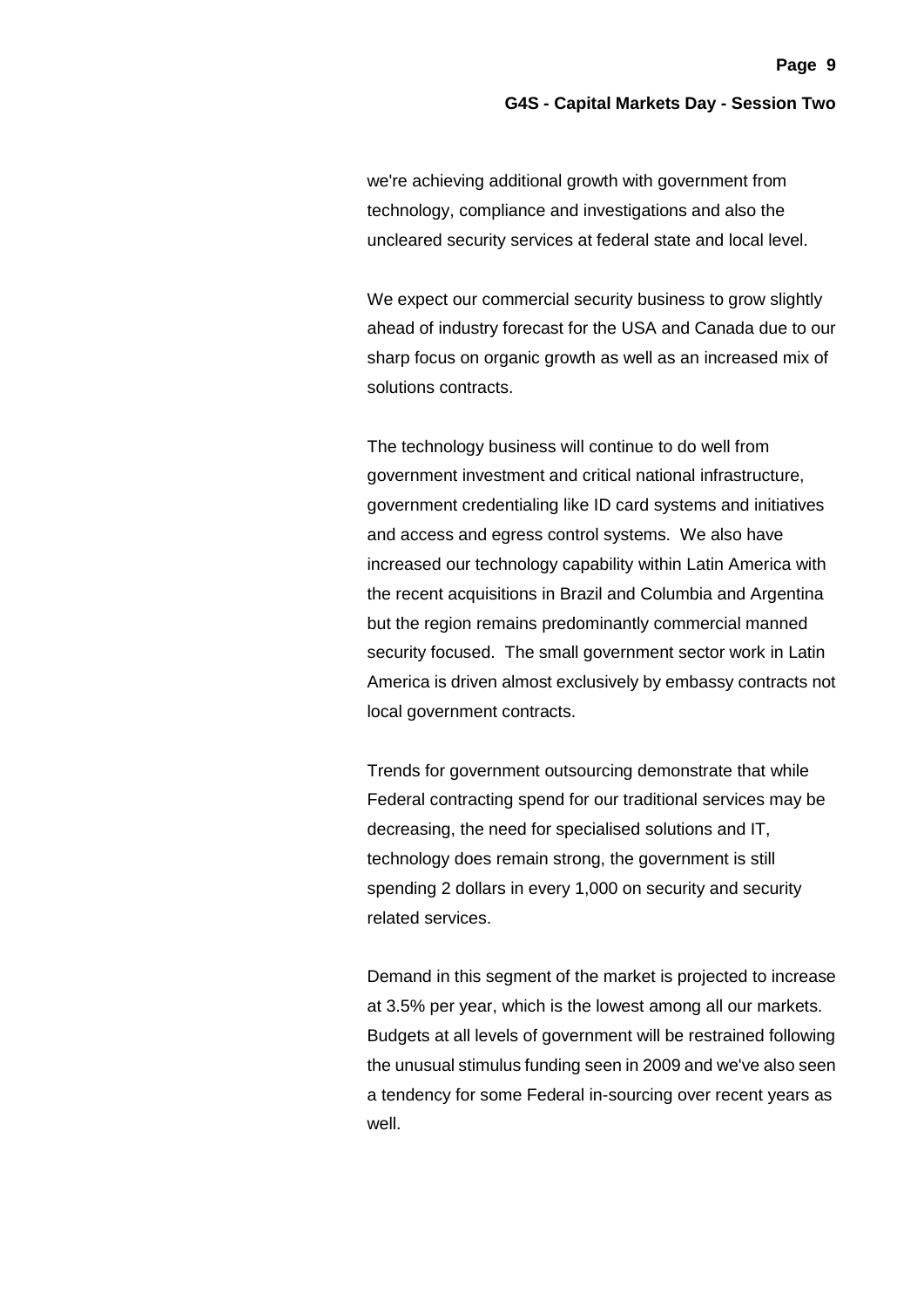But while the growth level in the government sector is low, the long term contracting environment and the opportunity to provide additional consulting and systems integration services I think allows us to take advantage of the faster growing segments of government outsourcing. The government still needs complex systems in difficult security environments and this remains unchanged.

G4S's broadened capabilities combined with a fiscal crisis that many state and local governments find themselves in is also providing new opportunities for outsourcing at that state and local level. And in addition the Federal Government continues to provide stimulus grants for critical national infrastructure such as fibre networks for local areas, emergency service, communication systems and healthcare communication systems.

On to solutions, typically our solutions based sales have been achieved after we have a relationship with the customer and we understand their pain and we understand their gain. We're able then to bring insight and innovation in to address the needs because we've spent time understanding them, assessing and reviewing their requirements in a detailed way. The challenge with solution selling up front in the USA in particular is the customers' prospects, they need to see and understand the benefits for themselves and this usually isn't evident prior to a public tender process happening.

Our technology acquisitions in the USA have now been fully integrated and that provides an additional opportunity for our businesses to better understand and address the needs of our customers jointly and our pipeline is already showing a lot of evidence of this. G4S has developed a powerful combination of products and capabilities in the USA which increase the skills and the scope of a security officer at any single site.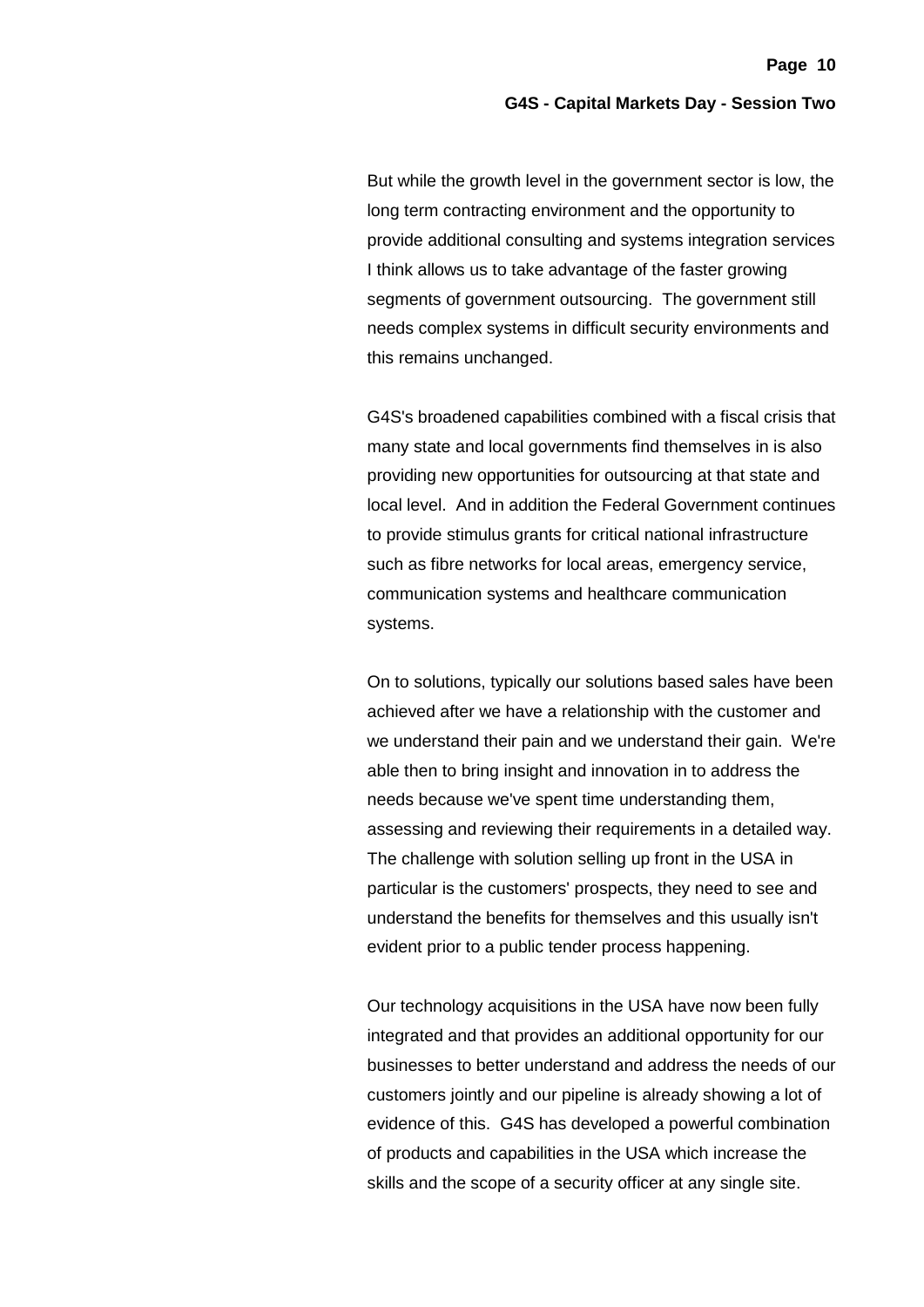This means that the traditional patrol guard can now be used to gather important additional information for our customers and ourselves. Whether this be related to incidents, their safety requirements like safety inspections and checks, disaster and emergency management, to capture information which supports better risk management decision making or helps ensure their compliance with the relevant regulatory standards takes place. And all of this is crucial for many of our customers and provides us with a promising opportunity to move up the value chain.

I'm very happy to report that we've had significantly more contract wins than losses over the course of the first quarter of this year. The contracts shown here are representative of a strong focus on organic growth in the organisational team, but it also demonstrates some of the contracts where we've been able to expand our offering to existing customers.

And if we look at pipeline you'll see here some examples, I can't show this specific customer names, we're talking about an annualised value of around half a billion pounds we're working on at this point in time and individually you see the respective size in dollars in the right hand column.

About \$300 million of this is with government, however our commercial businesses in the US and in Latin America has significant opportunities as well but the pipelines and sale cycles are typically shorter in term and of lower value. These prospects include major logistics businesses, household brand names as well as the expansion of our traditional services into new verticals.

Moving into some case studies which bring it to life customer by customer. Ports, fast moving commercial enterprises, the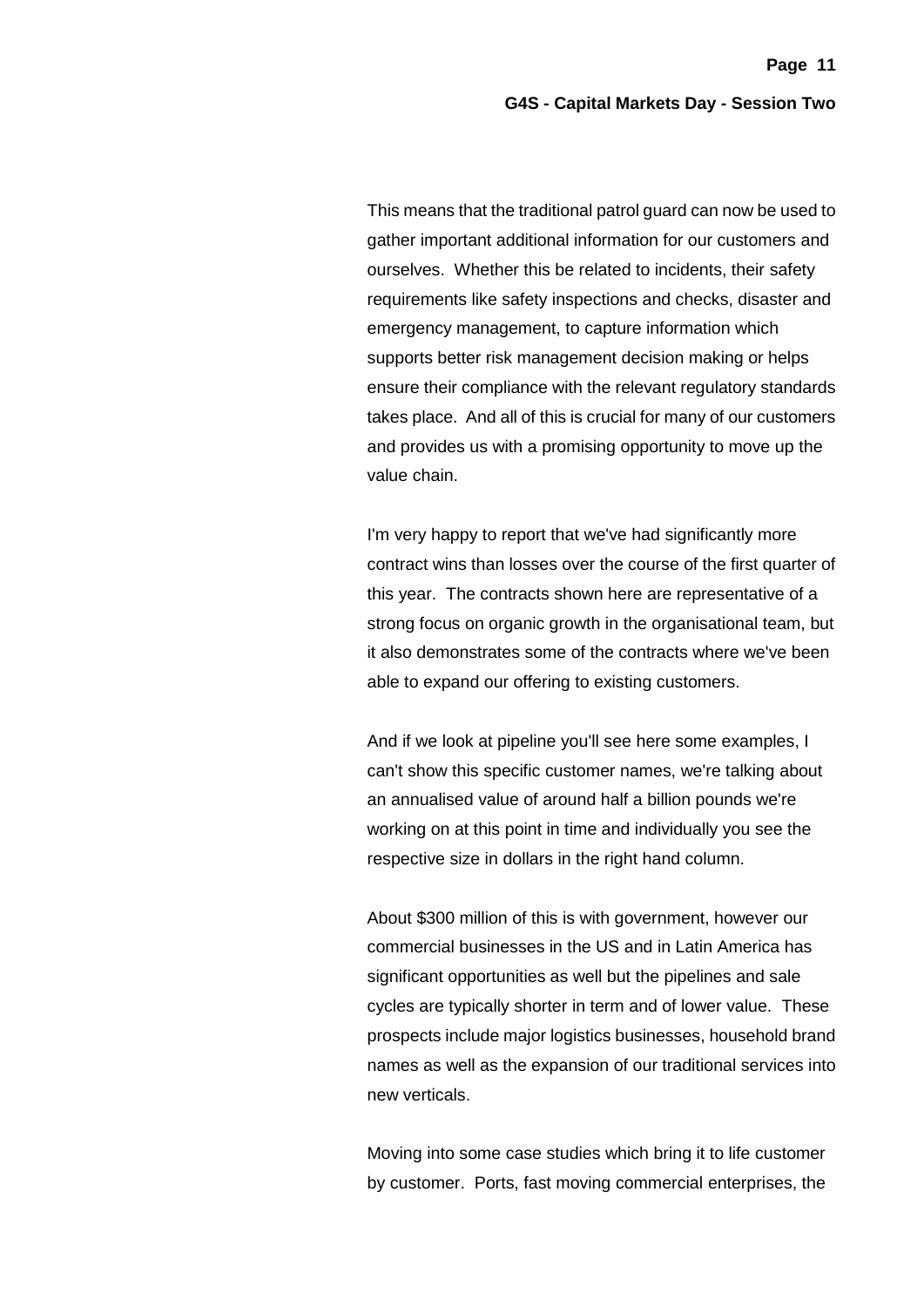port operators cannot afford delay, cannot afford interruption to the supply chain of goods into the country. So with new security and safety mandates that come from government they're always looking to do things in smarter ways.

G4S entered this sector through its acquisition of Adesta in 2010, now G4S Technology, and has built an enviable, technical integration position with many of the US ports and this takes three of the countries leading ports as examples where we're now providing extensive technology integration services to US critical national infrastructure.

Another short case study, we were awarded a five year security services contract with Agilent in January 2009 covering 47 of their sites. In 2010 we were awarded a multi year global maintenance services agreement. When Agilent began searching for one company to meet all of their, what they consider, unique security requirements they approached G4S to provide a solution.

We answered the call by bringing in the expertise of our technology business and working together we will provide Agilent with a full spectrum of security services from one company everywhere in Agilent's world. G4S Technology will become Agilent Security Systems maintenance provider throughout the US and in 22 countries worldwide.

And this is what the customer had to say about our relationship, this was quotes from an interview with the trade press that the head of Agilent Security did and you can read it all for yourself.

But I think it is worth emphasising that solutions development is also about cost effectiveness and in the end every one of our customers is seeking to be more cost effective. And in this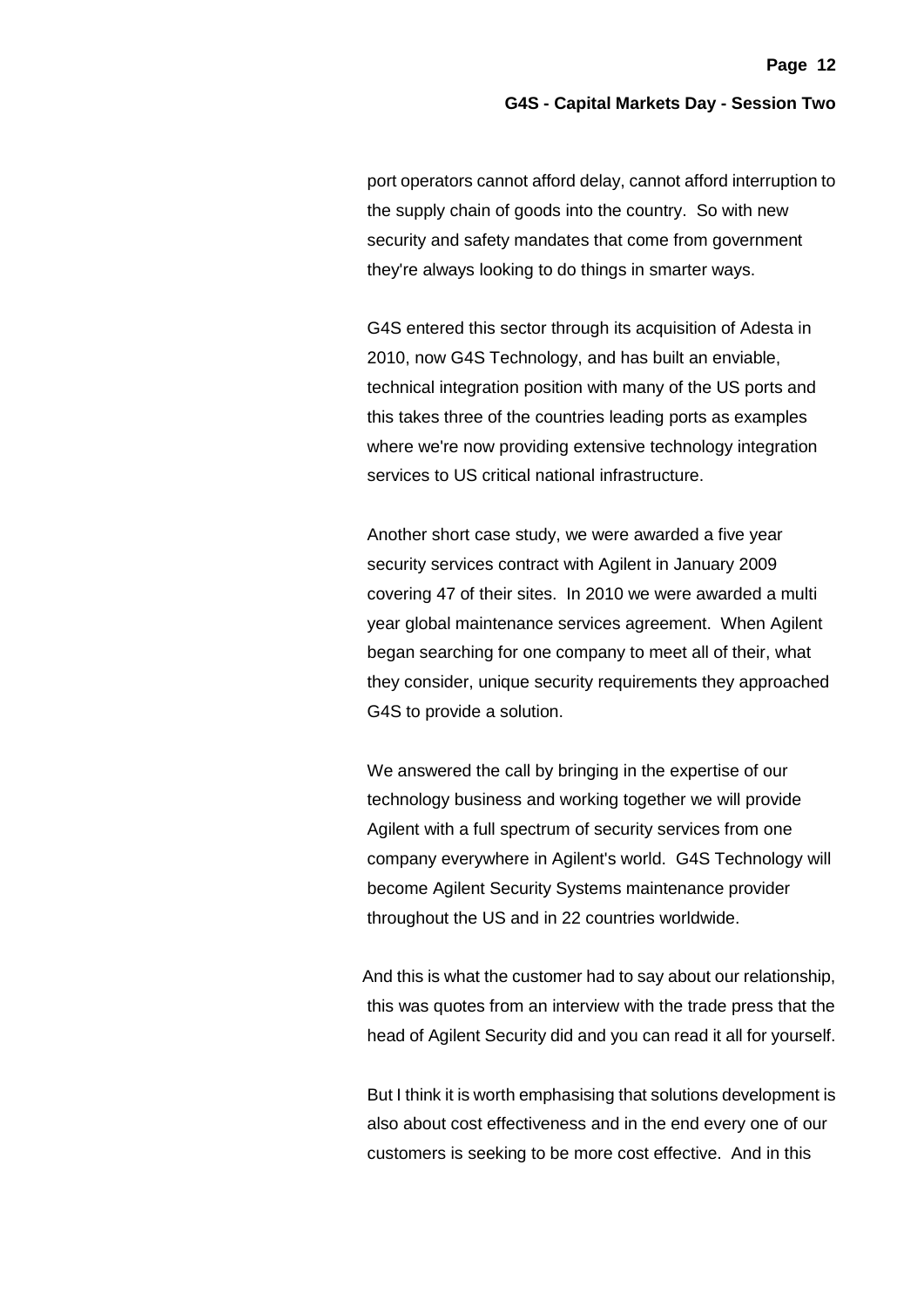case, through the development of the solution, we managed to save 10% off Agilent's security cost base.

Ecuador represents the first internationalisation of our Secure Trax product and the internationalised incident management platform; this is all our own intellectual property. Banco del Pacifico is one of the leading banks in the country and was keen to ensure that incidents were reported consistently and on a timely basis and that decision makers had access to the information within a timeframe, which allowed fast and effective decisions to be taken.

As a proven solution from a developed market, we introduce Secure Trax Incident Management to help solve their problem. The customer has now implemented the solution nationwide and in fact is looking at second stage enhancements, so let's hear what the customer had to say.

#### Banco del Pacifico Customer Video

Grahame Gibson: And now a security consultancy led solution. The Gem Tower in New York will be a 35-storey facility in Manhattan's diamond district, to house gem and diamond dealers. Clearly security is front of mind in the development of such a project, rather than wait to determine the security requirements, the property developer, it's actually called Extell Properties, decided to get good security advice in advance of final designs and construction to ensure that security was literally built in to the building.

> G4S negotiated a consulting agreement, which also provided the opportunity for us to bid on the final work and if we were within 5% of the best price of that process we would be selected. Extell researched the market, which included best in class facility research elsewhere in the world.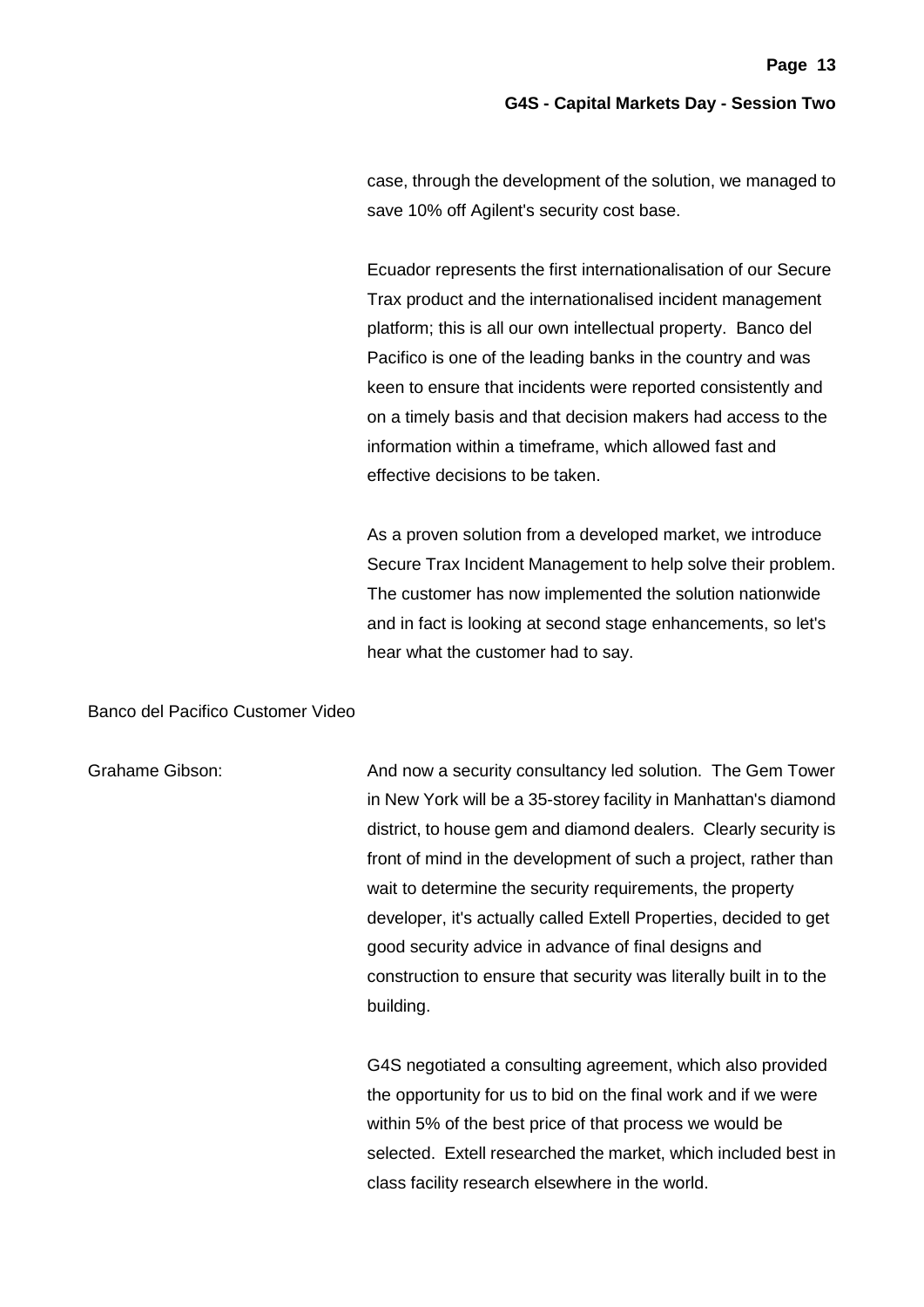We actually took them to visit the diamond exchange in Tel Aviv, which is also protected by ourselves. Extell was impressed with G4S's integrity, brand and capabilities. When the point came to bid the solution Extell decided that there was too much intellectual property tied up in the solution that we'd developed so they just went ahead and awarded it to us without any tender process.

We've now been hired to be the consulting security engineer, to design the high security system for the international gem tower; we're expected to build the system, which will be a \$5 million showcase system. We'll be then expected to install the individual security systems for approximately 150 tenants in that building. We will also monitor those systems, we'll provide the security manpower plan and we're in negotiations to also manage the vault and provide the valuables transportation services. All from that original consulting contract.

So the result of that activity represented on the previous slide is that we have a state of the art multi million dollar initial installation, a manned security contract is going to be executed. And there was a visit recently by the principal adjustor for Lloyds of London and clearly a building like that needs insurance and this is what he had to say which we're quite proud of.

So in summary the US is showing signs of recovery, it's a bumpy recovery. There are exciting opportunities within government but it still has significant challenges in its traditional services that are provided.

The US and Canada remain highly competitive but always have been and our businesses are performing well overall. LATAM is undoubtedly the growth engine across the Americas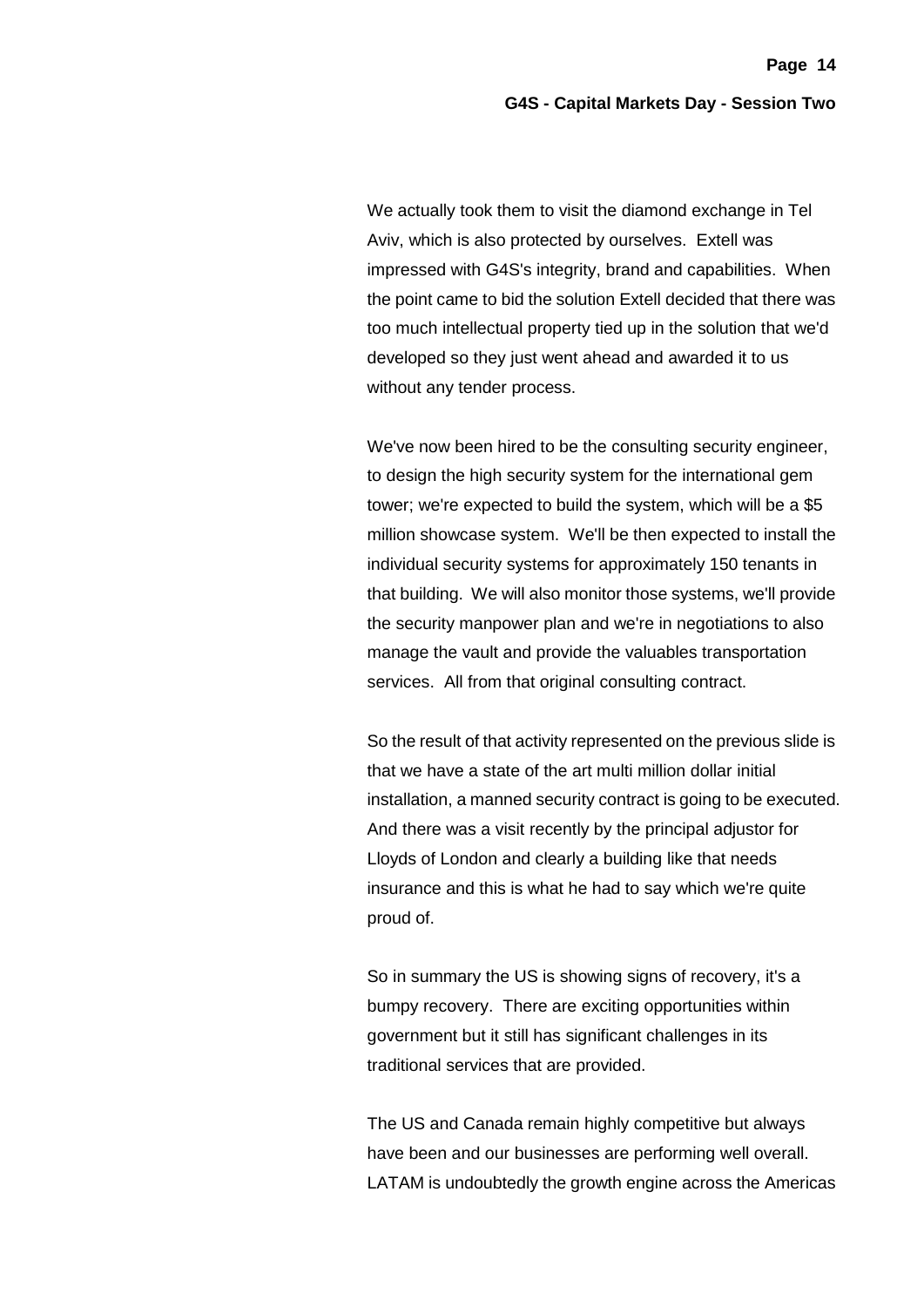|                        | and we have strong focus on organic growth and acquisitions<br>there and the solutions strategy I'm pleased to say is working.                                                                                                                                                                                                                                                                                                                                                            |
|------------------------|-------------------------------------------------------------------------------------------------------------------------------------------------------------------------------------------------------------------------------------------------------------------------------------------------------------------------------------------------------------------------------------------------------------------------------------------------------------------------------------------|
|                        | Thank you. I'll hand back to Nick.                                                                                                                                                                                                                                                                                                                                                                                                                                                        |
| <b>Nick Buckles:</b>   | Thank you. Right we're back on schedule so now happy to<br>have any questions from the floor for Asia Middle East and the<br>Americas.                                                                                                                                                                                                                                                                                                                                                    |
| William Bernstein (?), |                                                                                                                                                                                                                                                                                                                                                                                                                                                                                           |
| Danske Bank:           | Regarding the China strategy. You have to make a partnership<br>to secure your access to the market, I'm interested in hearing<br>your views - are you willing to act as a minority shareholder in<br>China?                                                                                                                                                                                                                                                                              |
| <b>Nick Buckles:</b>   | In a short answer, yes we are, a longer answer over to Dan.                                                                                                                                                                                                                                                                                                                                                                                                                               |
| Dan Ryan:              | We don't have to enter the market in a partnership that's one<br>option available to us. Licences are available they're just a<br>long time coming so what that relationship or partnership or<br>joint venture might look like we're just now beginning to explore.<br>So it doesn't have to minority, can be majority, can be licence<br>on our own at some point.                                                                                                                      |
| <b>Nick Buckles:</b>   | I think really the advice we get overall is most international<br>companies trying to start in China should try various options of<br>entrance in different parts of the market, different geographic<br>areas, because there's not going to be one answer overall. So<br>that's why we have to be open minded about the structure,<br>which will enter individual cities basically. But we're still<br>looking for a regional MD of Greater China that's the first big<br>step isn't it. |
| Dan Ryan:              | I would just be careful not to - we have to be careful not to paint<br>China with one brush in this respect because you can address                                                                                                                                                                                                                                                                                                                                                       |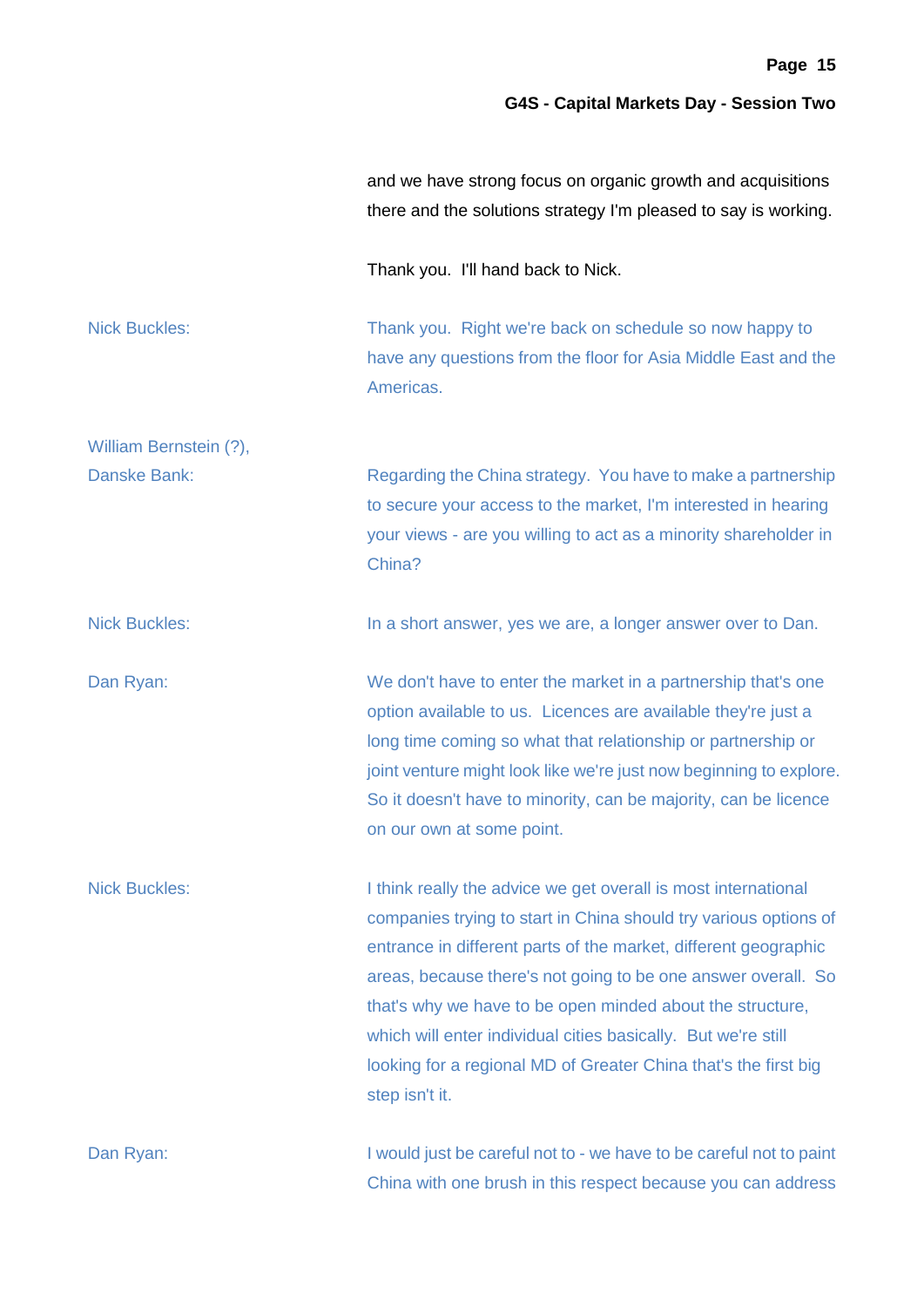the market provincially and do different things in different parts of the markets. So while we would look at a pan China opportunity we're also equally convinced that some provincial opportunities might work to our advantage as well.

Nick Buckles: Questions. Jaime there.

Jaime Brandwood, UBS: Just a quick couple if I may, just in terms of cash handling a couple of gaps for you I guess in the Brazil. Is there anything in the M&A pipeline that might help to resolve some of those gaps?

Nick Buckles: The markets we're talking about here, Brazil is definitely a market we're interested in on cash solutions but with our declared intent to be a number one or number two I think that's going to be very difficult. There is a sort of almost a duopoly at the moment with Prosegur and Brink but there is a number three player that's similar in size to the number two. So there is an opportunity there, but I think that's probably unlikely from what we've seen so far, so on that basis we wouldn't go in as a small player as we've stated before.

> In India we have got a very small position as Dan said; we're number four or five. The market is consolidating and we are very keen to take part in that consolidation. And that's something that we're working on hard in the next six months or so. Because we've got such a fantastic brand and market position in India we should be number one in all our core businesses and any facility services we take on as well and that's got to be our objective.

Jaime Brandwood, UBS: Is the Indian market leader owned by a developed world private equity firm?

Nick Buckles: It certainly is.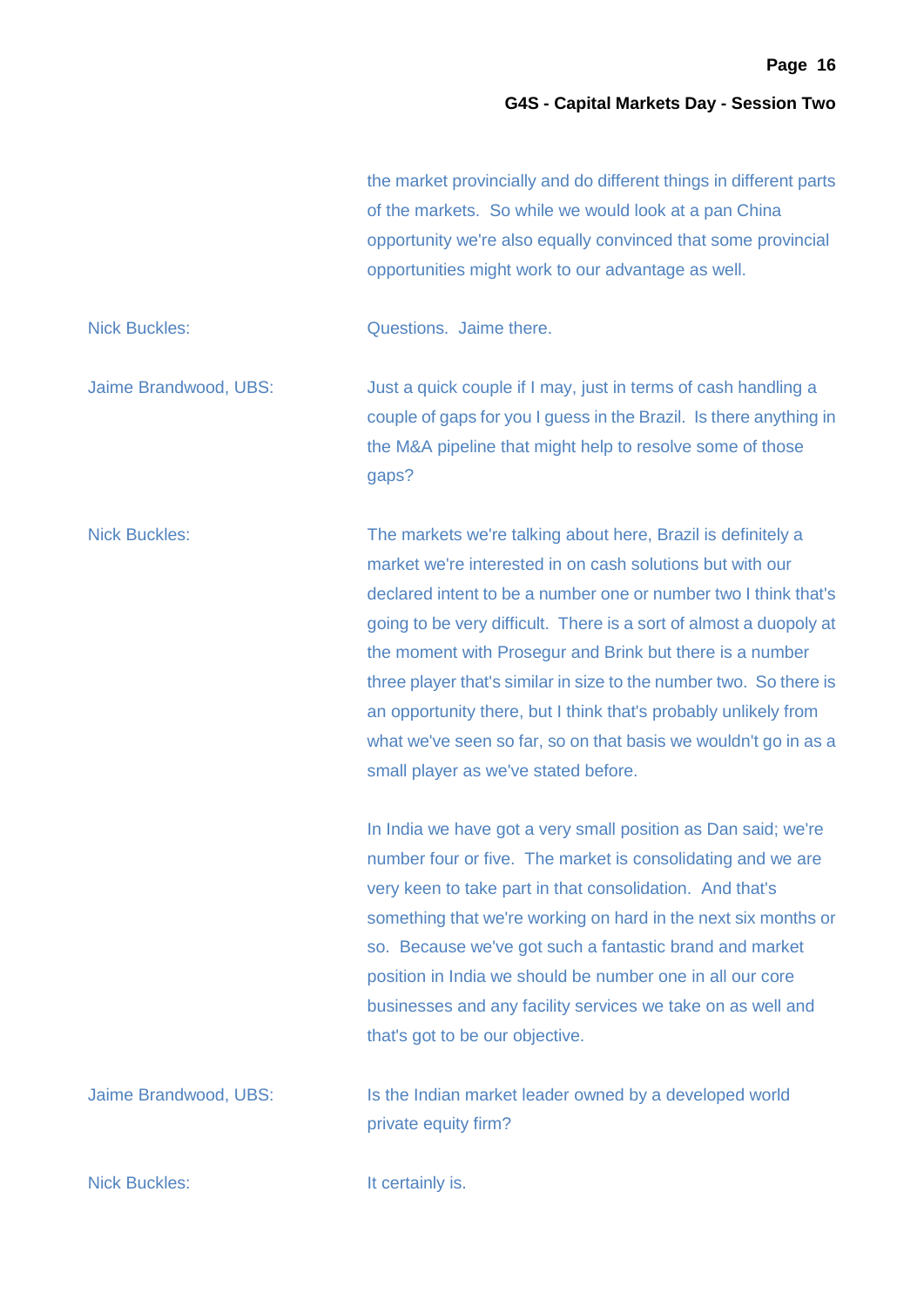| Jaime Brandwood, UBS:  | And then just in terms of the US business or I guess North<br>America, I think you said just over 40% of the revenues are<br>government. Within that how much is DOE?                                                                                                                                                                                                                                                          |
|------------------------|--------------------------------------------------------------------------------------------------------------------------------------------------------------------------------------------------------------------------------------------------------------------------------------------------------------------------------------------------------------------------------------------------------------------------------|
| <b>Grahame Gibson:</b> | We're the biggest single provider of security services DOE that<br>would represent 30%                                                                                                                                                                                                                                                                                                                                         |
|                        | 30% of the whole government - we do.                                                                                                                                                                                                                                                                                                                                                                                           |
| Jaime Brandwood, UBS:  | As you say you're the biggest provider, I mean is it almost, is it<br>a near monopoly would it be fair to say in terms of providers of<br>security services to the DOE?                                                                                                                                                                                                                                                        |
| <b>Grahame Gibson:</b> | Unfortunately not quite a near monopoly. There are some<br>contracts that DOE have with competitors.                                                                                                                                                                                                                                                                                                                           |
| Jaime Brandwood, UBS:  | But you're not seeing, are you seeing any major sort of threats<br>there in terms of anyone else trying to sort of encroach on                                                                                                                                                                                                                                                                                                 |
| <b>Grahame Gibson:</b> | They've been trying for years, and years, and years and<br>fortunately the DOE when they go through procurement for<br>security and safety services do have a large quality component<br>to their thinking and their decision making. It can't be just a<br>price decision when it's security services, government<br>establishments where there are nuclear weapons. I mean, you<br>know, and hopefully it continues that way |
|                        | We've been through many re-bids with DOE and continued to<br>maintain our position.                                                                                                                                                                                                                                                                                                                                            |
| <b>Nick Buckles:</b>   | I mean it's a strength and a weakness on that point because it's<br>very hard to win and you should be able to keep and that's why<br>the business doesn't move around very much typically. So it's                                                                                                                                                                                                                            |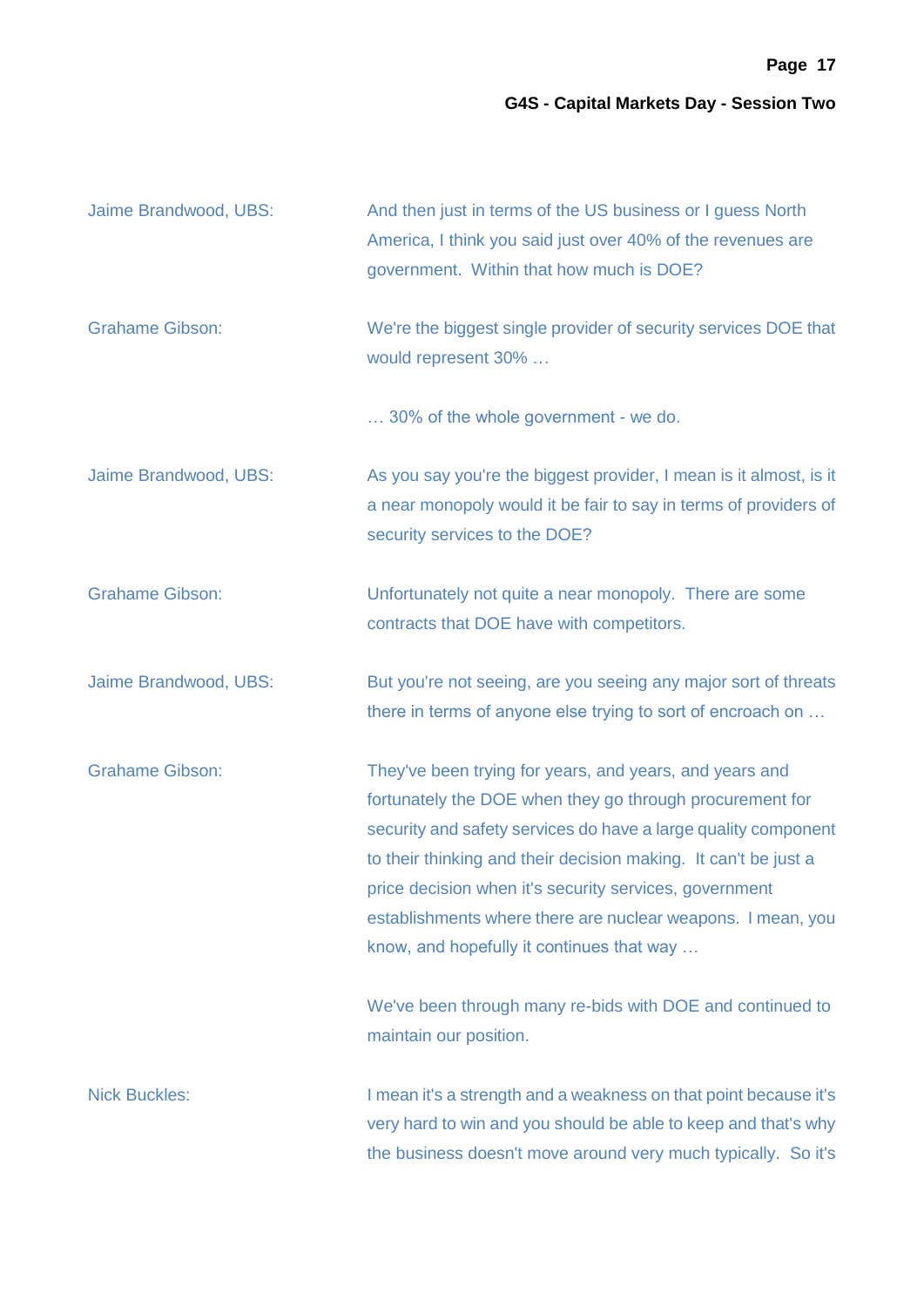|                        | hard for us to expand beyond where we are and it's quite hard<br>for new players to come in and concede.                                                                                                                                                                                                                                                                                                                                                                                      |
|------------------------|-----------------------------------------------------------------------------------------------------------------------------------------------------------------------------------------------------------------------------------------------------------------------------------------------------------------------------------------------------------------------------------------------------------------------------------------------------------------------------------------------|
| <b>Grahame Gibson:</b> | Some of those contracts are ten-year contracts with DOE.                                                                                                                                                                                                                                                                                                                                                                                                                                      |
| Jaime Brandwood, UBS:  | Thanks.                                                                                                                                                                                                                                                                                                                                                                                                                                                                                       |
| Guy Kelly,             |                                                                                                                                                                                                                                                                                                                                                                                                                                                                                               |
| <b>RCM:</b>            | On care and justice where do you see your real competitive<br>advantage in say the Australian market and why do you think<br>that's a good market? And then why do you not think you have<br>any competitive advantage in the US given your huge<br>government expertise, why does that not extend to care and<br>justice in that market?                                                                                                                                                     |
| <b>Nick Buckles:</b>   | Dan first for Australia.                                                                                                                                                                                                                                                                                                                                                                                                                                                                      |
| Dan Ryan:              | Yeah. We've had a fantastic portfolio in Australia today so I<br>think the success is there and we intend to try and replicate<br>that and grow the portfolio. Little more difficult to do that in<br>other parts of Asia but we've got a great foundation today in<br>Australia and we'll continue to build from that.                                                                                                                                                                       |
| <b>Nick Buckles:</b>   | Just to add to that. We haven't had a good run recently on care<br>and justice because of a major incident that happened about<br>three years ago. But there is only two or three major players,<br>typically sometimes only two people bidding for care and<br>justice and with the UK particular expertise, our global<br>expertise, in time we will become a winner in that market<br>because there's a lot of outsourcing opportunities and not<br>many competitors operating down there. |
| <b>Grahame Gibson:</b> | In the US we are in the offender monitoring market, we're one<br>of the main players there. We are in the youth custody market<br>and are a top player there. But we did take the decision at the                                                                                                                                                                                                                                                                                             |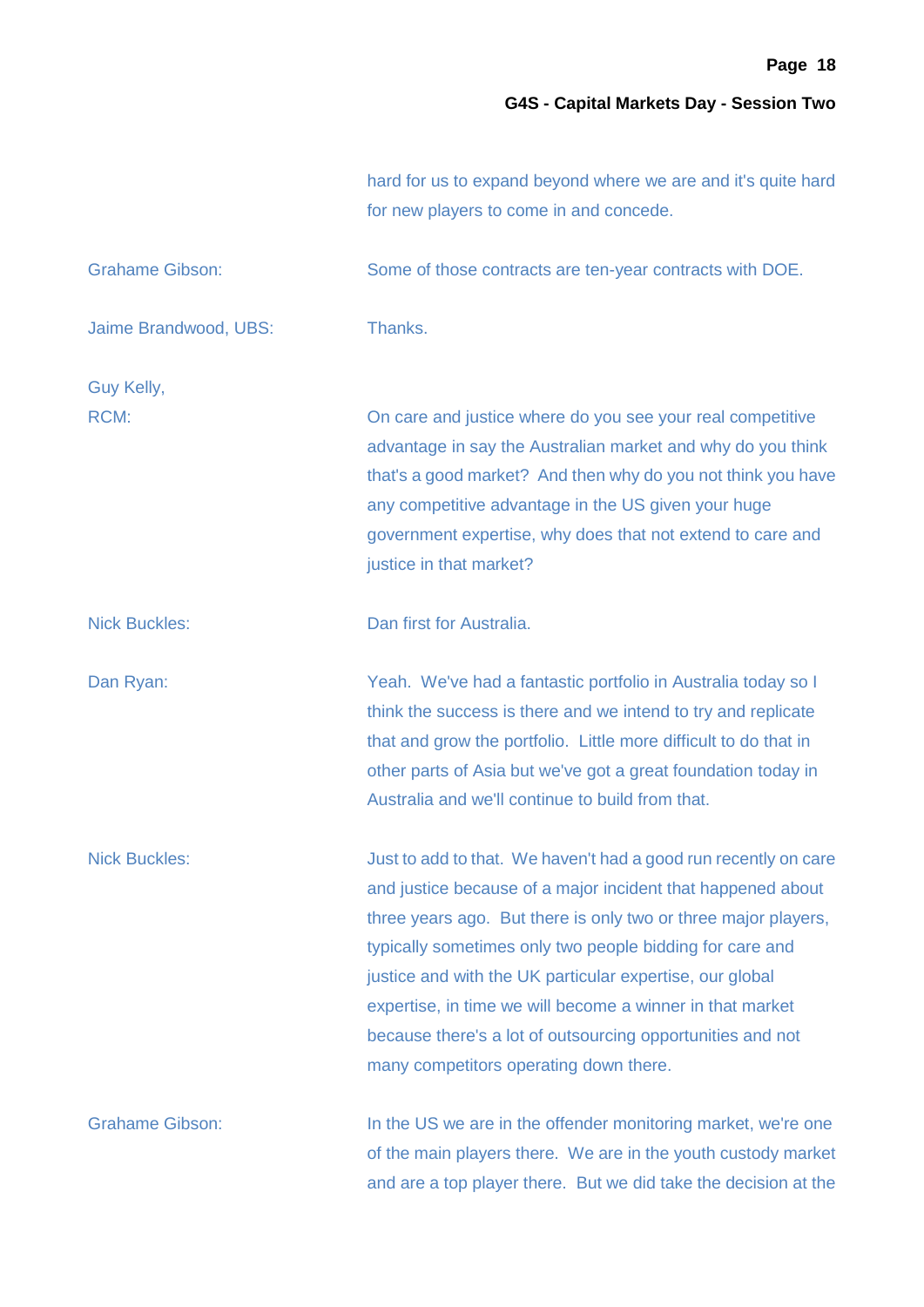| time of the acquisition of Wackenhut by Group 4, we felt that   |
|-----------------------------------------------------------------|
| we would not continue in the adult corrections market in the US |
| and as such Wackenhut Corrections was sold and that             |
| subsequently became GEO with whom you now see around            |
| the marketplace.                                                |

It's always under review that decision from a strategic viewpoint but at this point we don't have a near terms plan to enter the adult corrections market.

Nick Buckles: I think, you know, going back to the point I made in my earlier presentation about a CSR checklist, we find it quite difficult to operate the regimes they operate in US on adult corrections, not to say we'd never do it, but certainly every time we review it in detail we think it would not be inline with our core values.

Mike O'B...: Coming back to strategy, what are your thoughts on the commercial logic for a further consultation on the electronic security marketing, Europe and the US?

Nick Buckles: I mean it's such a broad market electronic security ranging from very small alarms, domestically or very small alarms b to b, through to large-scale systems implementation of 25 to 30 million pounds. And so it's very difficult to talk about the whole market unless you look at specifics.

> But typically it is a fragmented market; in most countries you can make acquisitions because the market is so large and so fragmented. But our strategy certainly if you take the UK and the US particularly, is to build capability around large-scale systems implementation from which we think we'll win more core business ultimately. To actually buy into the medium

Guy Kelly, RCM: Thanks.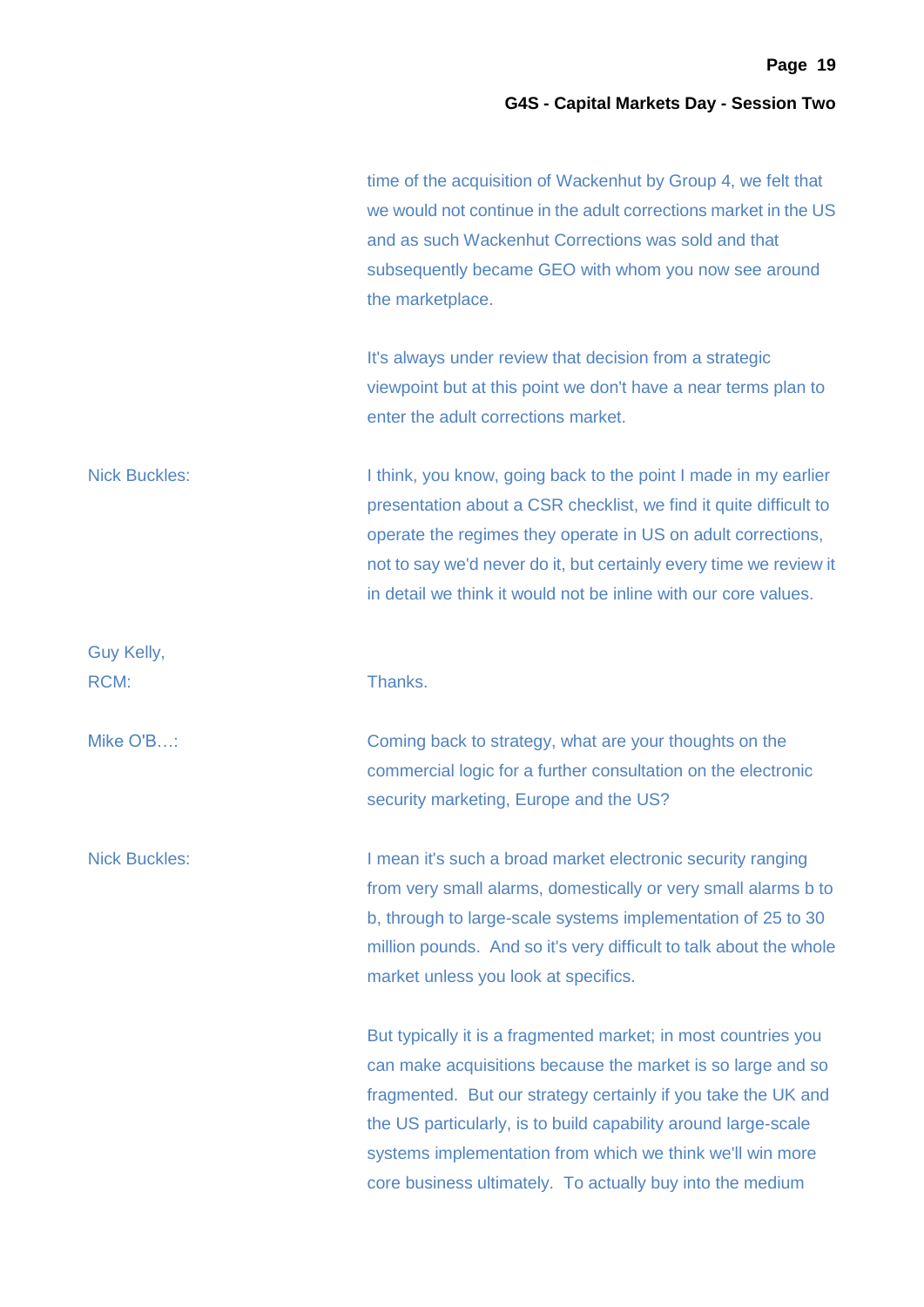sized recurring revenue alarms market is fairly expensive but very synergistic.

So I think the point is if you're there and you can make acquisition it's your core business, it obviously makes sense to do because about 30% flows to the bottom line from revenue basically. But if you're not there and you don't believe it's part of your strategy, you don't have to be.

So I think if you're in it and you can make acquisitions do it, a bit like cash services. But I would reiterate the fact, and we've said it time and time again in the last seven years, you do need a systems design capability to operate in the secure solutions market place, there's absolutely no doubt about that and you need a monitoring capability to be able to manage the response to incidents and that's really what our strategy is about on systems.

No more questions. Okay, I'd like to ask Trev to come up, say a few words. Thank you.

Trevor Dighton: Thanks. Morning everybody, just a very quick run through some of the financial elements of the Group really. It's been a long morning so there's not an awful lot of additional stuff to say on the finance but really just so that you can put some of the stuff, well all of the stuff you've heard this morning, into the financial context and see how it fits in with the financial profile.

> Funding profile first to update you on what you know about how we're funding the organisation. The dividend policy and our approach to giving a little bit of cash back to the investors as we progress. What the acquisition situation is at the moment, you've heard a lot about acquisitions already so I won't go into a lot of detail there, about how it fits into the funding profile and the returns that result from our growth advancement. And then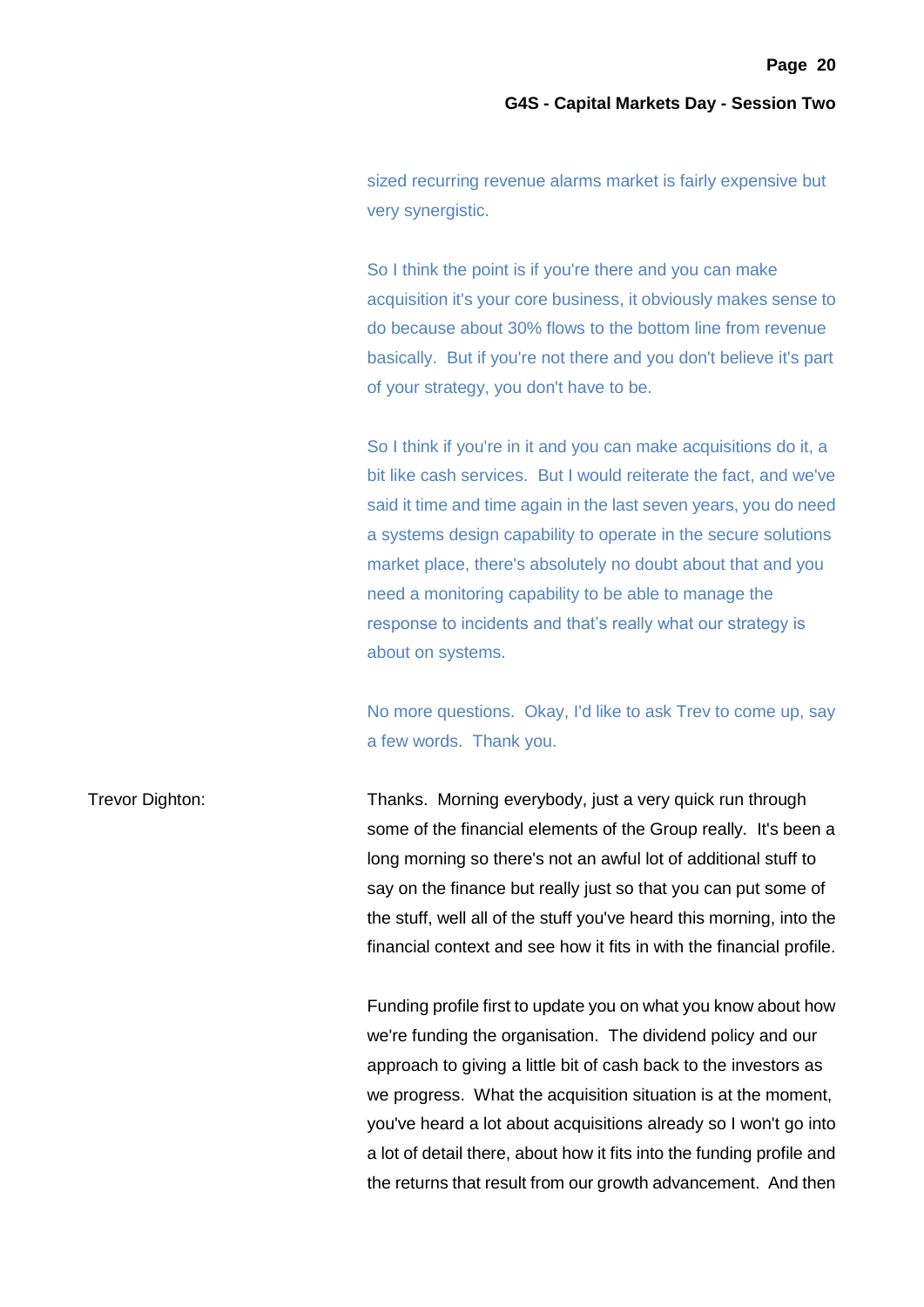just quickly listing out the key financial objectives for you to add to the strategic objectives that you saw from Grahame and from Nick earlier on.

So on the funding profile, you'll all know we've had a very strong position on the funding profile across the whole of the last five years when the funding environment has been pretty difficult but we've had a particularly strong position. This is where we are now, plenty of headroom, £550 million worth of headroom, so plenty of capability to do what we want on the growing side and still have enough coverage there for any emergencies, so a good position on headroom.

The cost of our debt is fine, it's less than 5%, 4.8%, it's been the same for the last couple of years and we don't see that going up very much over the next foreseeable future. The balance that we've got on net debt to EBITDA, which is a very fundamental maxim, that people look at when they're looking at funding profiles. And we're at the low end of our comfort zone, the 2 to 2.5 times multiple, we're on 2.1, so plenty of scope there to increase that and stay within the same profile.

And you will all know I'm sure that we did our refunding of our bank borrowings in March this year and have now got a very good maturity profile with nothing actually for renegotiation of any significance until 2016. We only draw down about half of that banking requirement anyway and the profile of the rest of the borrowings, some variety of sources for that borrowing, some public bonds as well as some US private placements.

So no real year where we've got a massive refinancing, that bank borrowing in 2016 is the next large one, we'll probably put in place a bit more public bond money in the second half of the year just to get even further profiles and more in long term funding. So a very healthy funding position.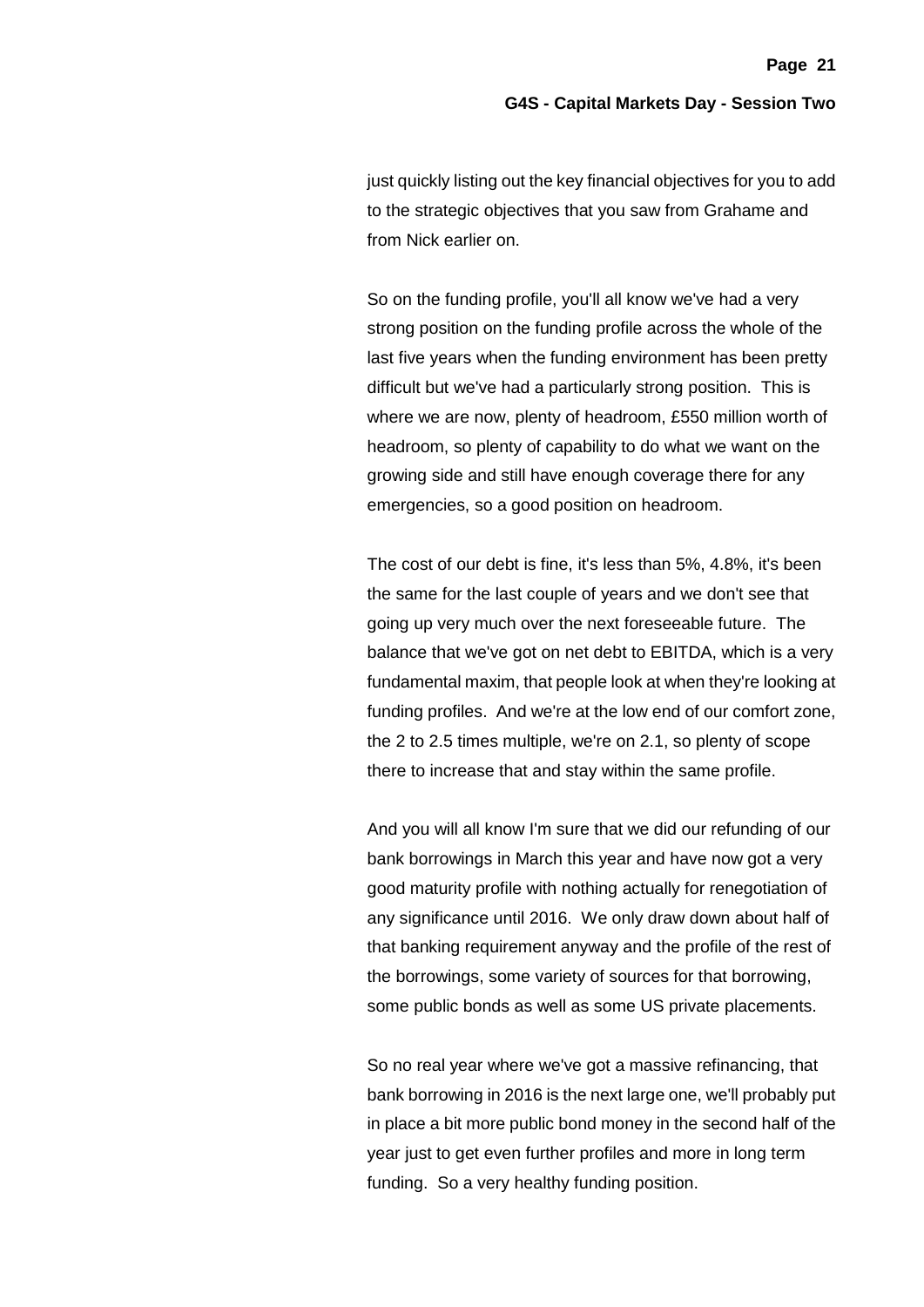Dividends, you've already seen this slide, Alf put it up at the beginning of the day. Very good performance really on what we've done here with the doubling of earnings over the - six years and consequently a doubling of the dividends. The growth in dividends actually has averaged out at 17% and only 20 FTSE 100 companies have had a higher dividend growth over that period and some of those came from a standing start as well. And the average for the FTSE 100 over those six years is only 1% so we're well ahead of the average and have done pretty well on dividends.

We think that that cover, that 2.5, it's 2.7 at the moment, that's about the right balance between giving a little bit of cash back to our investors but investing a lot more in our strategy and our growth. And we'll stick with that policy of increasing dividends year by year, broadly inline with underlying earnings.

Now acquisitions, you've heard a lot about all of these really over the morning but just to put them all together so that you can see the sort of balance that we've got there. We spent 800 million in three years, quite a lot, but you can see the returns that we got from that - a billion of turnover and 90 million of PBITA.

But I think probably even more importantly than that this broadening of the capability and you've heard all about this from each of our presenters this morning. You heard from DTS about the Olympics and we certainly wouldn't have won the Olympics if we hadn't done that events acquisition early on. Lots of additional government expertise and you heard again from DTS how that's helping with the current exciting stuff that's happening on the government area.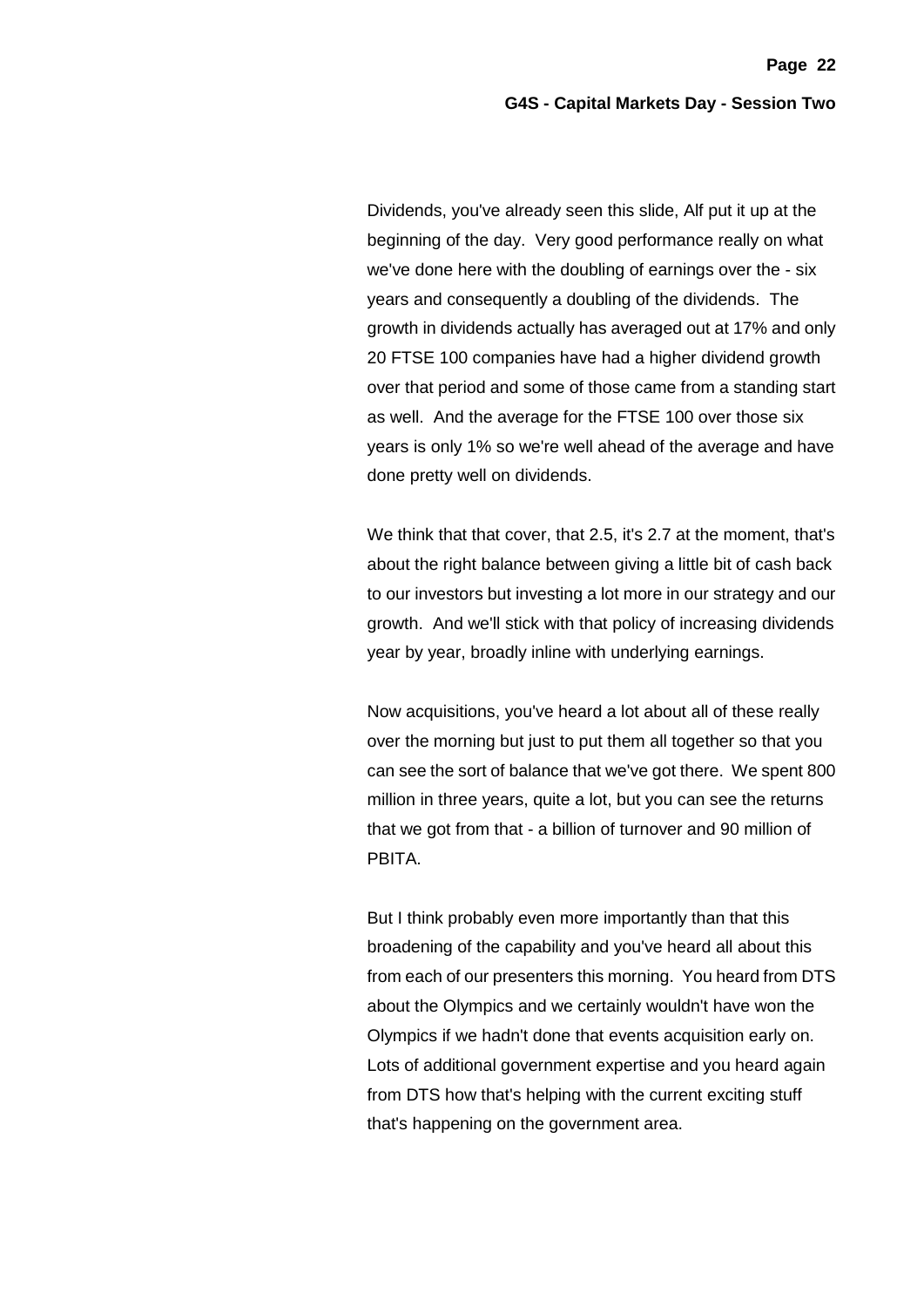We've had consultancy businesses across the whole of the organisation, which is very fundamental to what we want to do. And in the US you've heard from Grahame how the technical acquisitions that we've made have really helped that progress that we've made in the US. And the new markets of course a couple of very significant new markets that we're in particularly Brazil, which again you've heard about which is very exciting and a huge potential for us in the future.

So quite a good balance there of new capabilities and coverage from the sort of spend that we want, the 800 million over that period and good returns as well. And on the returns side, this is what the ROIC looks like, we have mid teen ROIC, it does come down a little bit when we have a heavy acquisition year like we had in 2008 with the GSL acquisition, but then goes back up to that sort of mid teens that you can see there.

And you've heard about the focus from the M&A programme, it is a combination of expanding capabilities and new markets. We've very strict about returns on acquisitions, that's why you can see the 90 million coming back from the billion. And we have a very stringent process for approving and controlling the acquisitions and then making sure that after we've made those acquisitions that they're working properly. And you've seen already the 200 million that we expect to spend and can spend and we'll keep an eye on larger ones but that's really the plan to spend that 200 million a year.

And then finally the key financial objectives that come out of all this. You heard from Nick about the organic growth story, we always should be a couple of percent in front of nominal GDP and have been and are very clear that that's the way forward on that.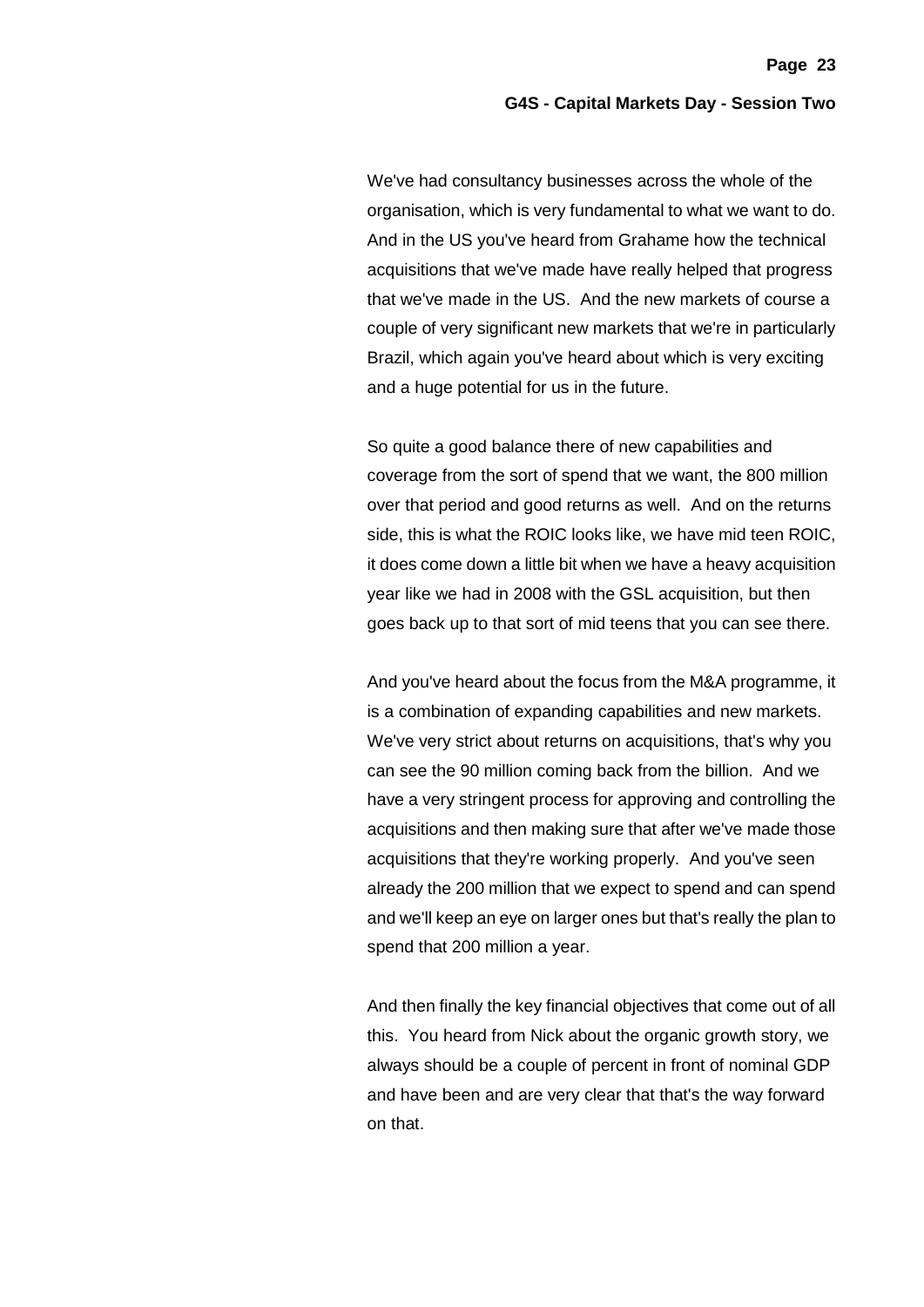The 7% margin, the acquisition process, it is very much a combined organic growth and acquired growth combination of growing the organisation and we're happy that the new areas that we're getting with and the higher margin areas will combat any pressure that we have on some of our more mature markets and that 7% margin will at least be maintained.

And we'll keep this earnings growth going, the 14% that you've seen so far over the past five years, we'll keep that going, over the cycle we do average double digit growth over a cycle. A couple of years sometimes go a little bit below that but over a cycle we should be well into the teens with our EPS growth.

Always been good on cash flow and cash generation. We reinvest a little bit of the cash that we generate, about 85% target has always been hit and will continue to be hit and we'll stick with that target. I've already mentioned dividends and that we will increase those broadly inline with the underlying earnings.

Tax rates come down to 22% and that is maintainable certainly in the foreseeable future unless anything major changes in the tax environment. And that triple B rating that we had that's reflected in the funding slide that I showed earlier on, that's something that we will maintain.

That's all I need to cover so back to Nick.

Nick Buckles: So one last chance really for any questions on strategy, numbers, regions. We're ahead of schedule slightly so any more questions. One over there please?

Male: Male: Male: Hi just want to make sure that I understand the growth rates that you've been putting out for all the regions. Are they an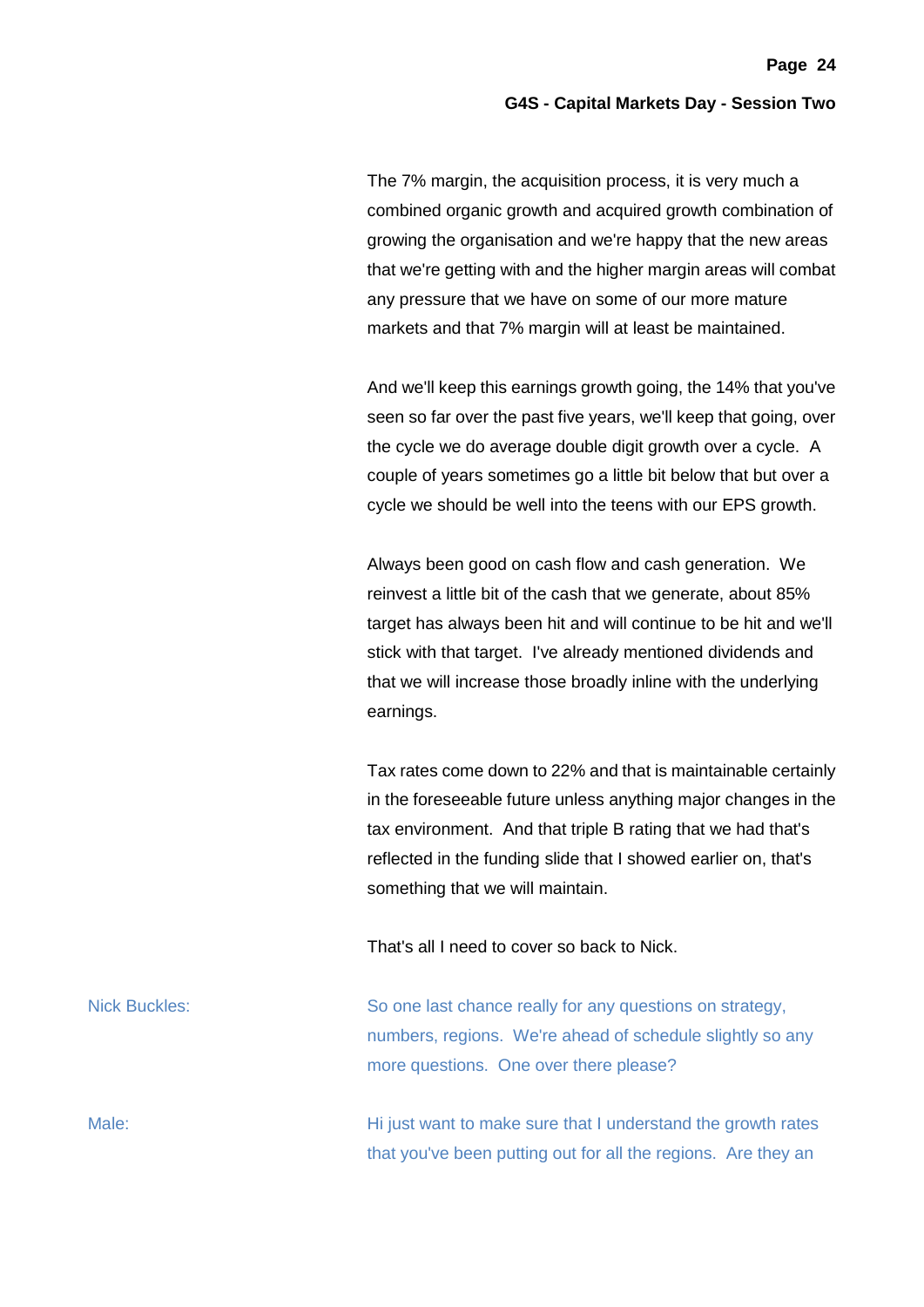|                      | aspiration for the end of the planning period or a sort of<br>compound objective throughout the planning period please?                                                                                                                                                                                                    |
|----------------------|----------------------------------------------------------------------------------------------------------------------------------------------------------------------------------------------------------------------------------------------------------------------------------------------------------------------------|
| <b>Nick Buckles:</b> | They are an aspiration for the end of the planning period.                                                                                                                                                                                                                                                                 |
| Male:                | So by 2013?                                                                                                                                                                                                                                                                                                                |
| <b>Nick Buckles:</b> | Yeah.                                                                                                                                                                                                                                                                                                                      |
| Male:                | Thanks.                                                                                                                                                                                                                                                                                                                    |
| <b>Nick Buckles:</b> | From the regional numbers you're talking about yeah?                                                                                                                                                                                                                                                                       |
| Male:                | Yeah.                                                                                                                                                                                                                                                                                                                      |
| <b>Nick Buckles:</b> | Any other questions. Come on there must be one or two?<br>Okay, well I'll just quickly sum up if you don't mind.                                                                                                                                                                                                           |
|                      | So you've seen this before but I just want to reiterate it after<br>putting it in the context of the regional presentations. The<br>economy's definitely heading in the right direction, you've seen<br>how we've delivered against economic growth in the past and<br>we certainly believe we'll do better in the future. |
|                      | Positive global security trends, sometime incidents help,<br>sometimes they hinder, but definitely all we know the world is<br>becoming a less secure place. And so even growing above<br>nominal GDP is going to be ahead of the security industry, but<br>security industry will grow ahead of nominal GDP.              |
|                      | And I hope what's come across from the four regional                                                                                                                                                                                                                                                                       |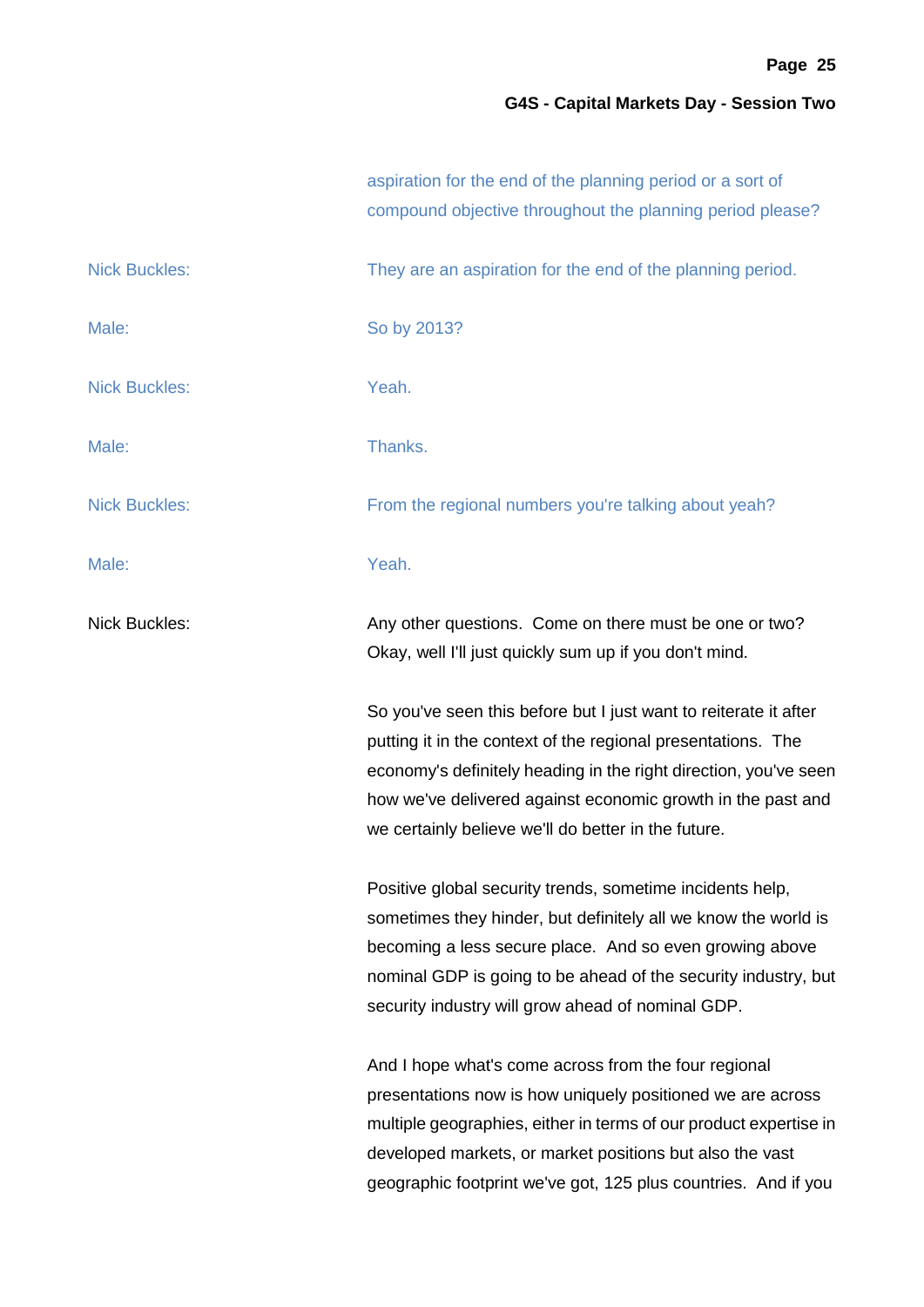think about applying the benefits of our expertise to our geographic footprint, you can see there's lot of opportunity to continue to grow when the economies improve.

Still we're very much focused on outsourcing, moving from manned security to secure solutions and developing long term contracts with our customers. We're getting a lot of the ingredients in place through acquisitions and people development to make that happen.

It's been fairly slow in some countries but actually it is starting to pick up now, particularly as Grahame mentioned in the US we're starting to see some traction around the whole solutions. And I would say we're probably three years ahead of any of our competitors that are talking the same sort of game at the moment.

We definitely need to build on our new market positions. We've talked about the countries we want to focus on but actually with the footprint we've got we should really be driving growth through acquisition and organic throughout those sort of 90 odd territories that are outside North America and Europe and even the Eastern Europe developing part of Europe. So big opportunities there and continued acquisitions, they're not going to be huge but they'll be lots of them.

And just reiterating the fact that big part of the world's growth in security is going to come from these four markets. We've got strategies in place for them and they will become a bigger part of our business over the next five years, in addition to the numbers you've seen already. But we do need to continue to build capability, we don't want to rest on our laurels in developed markets, we've got to be better than the competition in what can be quite commoditised market places.